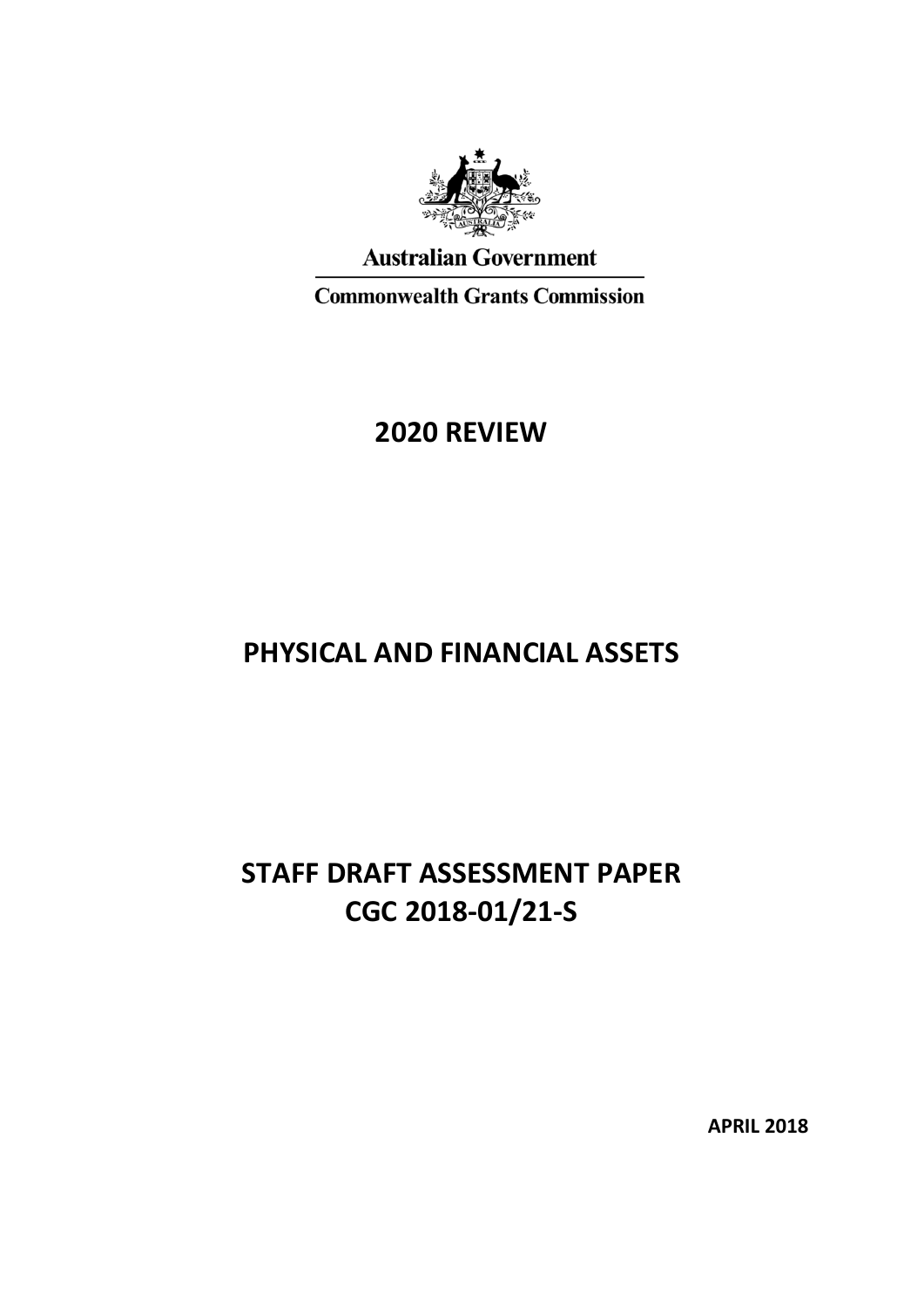| Paper issued               | 20 April 2018                                                                                                                                                                                                                                            |
|----------------------------|----------------------------------------------------------------------------------------------------------------------------------------------------------------------------------------------------------------------------------------------------------|
| Commission contact officer | Carrie Dreese, 02 6229 8884, carrie.dreese@cgc.gov.au                                                                                                                                                                                                    |
| Submissions sought by      | 31 August 2018                                                                                                                                                                                                                                           |
|                            | Submissions should be emailed in Word format to                                                                                                                                                                                                          |
|                            | secretary@cgc.gov.au.                                                                                                                                                                                                                                    |
|                            | Submissions of more than 10 pages in length should include a<br>summary section.                                                                                                                                                                         |
| Confidential material      | It is the Commission's normal practice to make State<br>submissions available on its website under the CC BY licence,<br>allowing free use of content by third parties.                                                                                  |
|                            | Further information on the CC BY licence can be found on the<br>Creative Commons website (http://creativecommons.org).                                                                                                                                   |
|                            | Confidential material contained in submissions must be<br>clearly identified or included in separate attachment/s, and<br>details provided in the covering email. Identified confidential<br>material will not be published on the Commission's website. |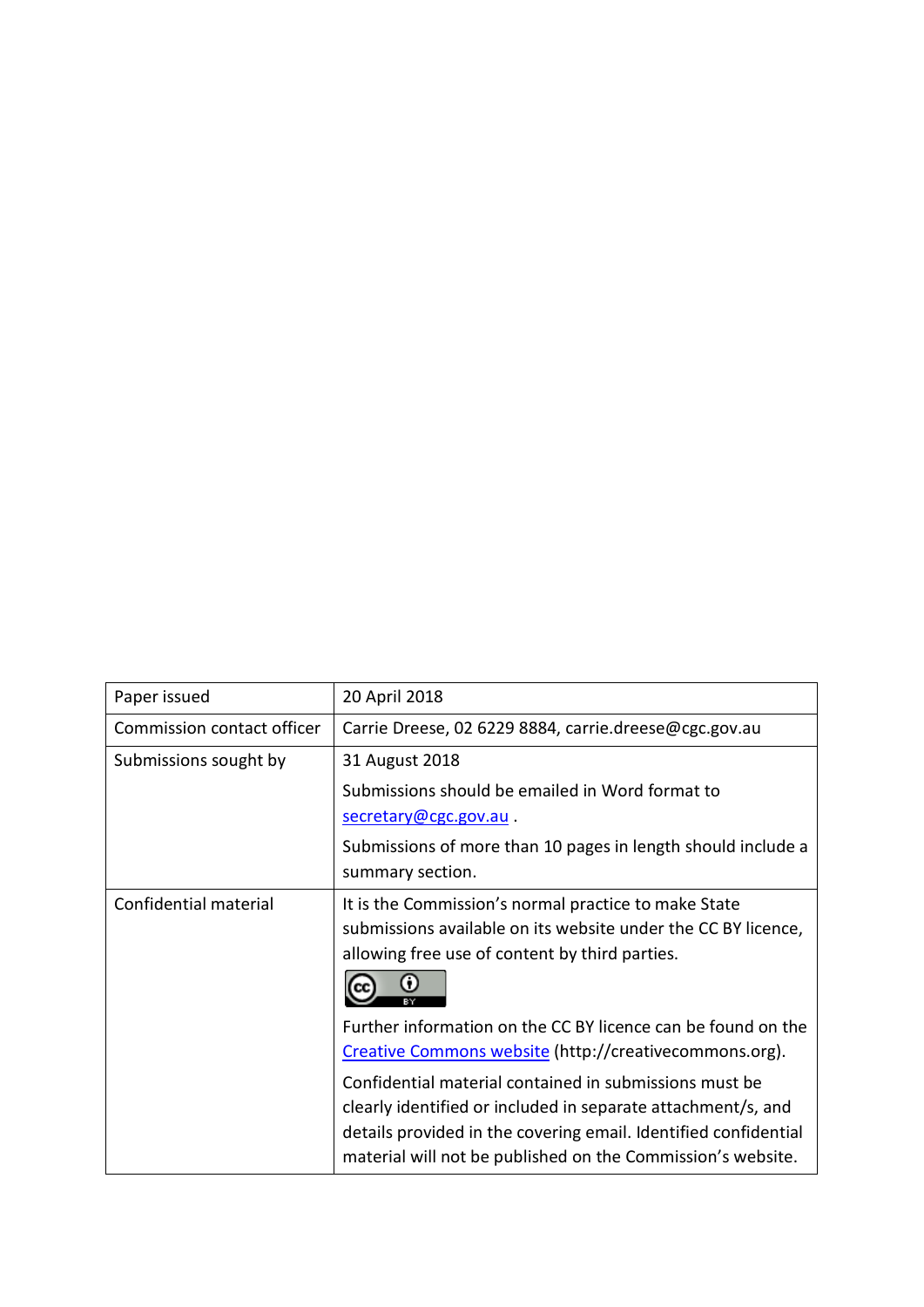# **CONTENTS**

| <b>PHYSICAL AND FINANCIAL ASSETS</b>                                                                                                                         | 1                        |
|--------------------------------------------------------------------------------------------------------------------------------------------------------------|--------------------------|
| <b>2015 REVIEW APPROACH</b>                                                                                                                                  | 1                        |
| Category and component expenses<br>Data sources and assessment methods<br><b>GST</b> redistribution                                                          | 3<br>4<br>6              |
| <b>ISSUES AND ANALYSIS</b>                                                                                                                                   | 7                        |
| Functionalising the assessment<br>Refining our assessment of infrastructure needs<br>Conclusions<br>Other issues considered<br>Issues considered and settled | 7<br>9<br>18<br>20<br>24 |
| <b>CONCLUSION AND WAY FORWARD</b>                                                                                                                            | 25                       |
| Potential assessment structure<br>Presentation<br>Data / information sought from States                                                                      | 25<br>27<br>27           |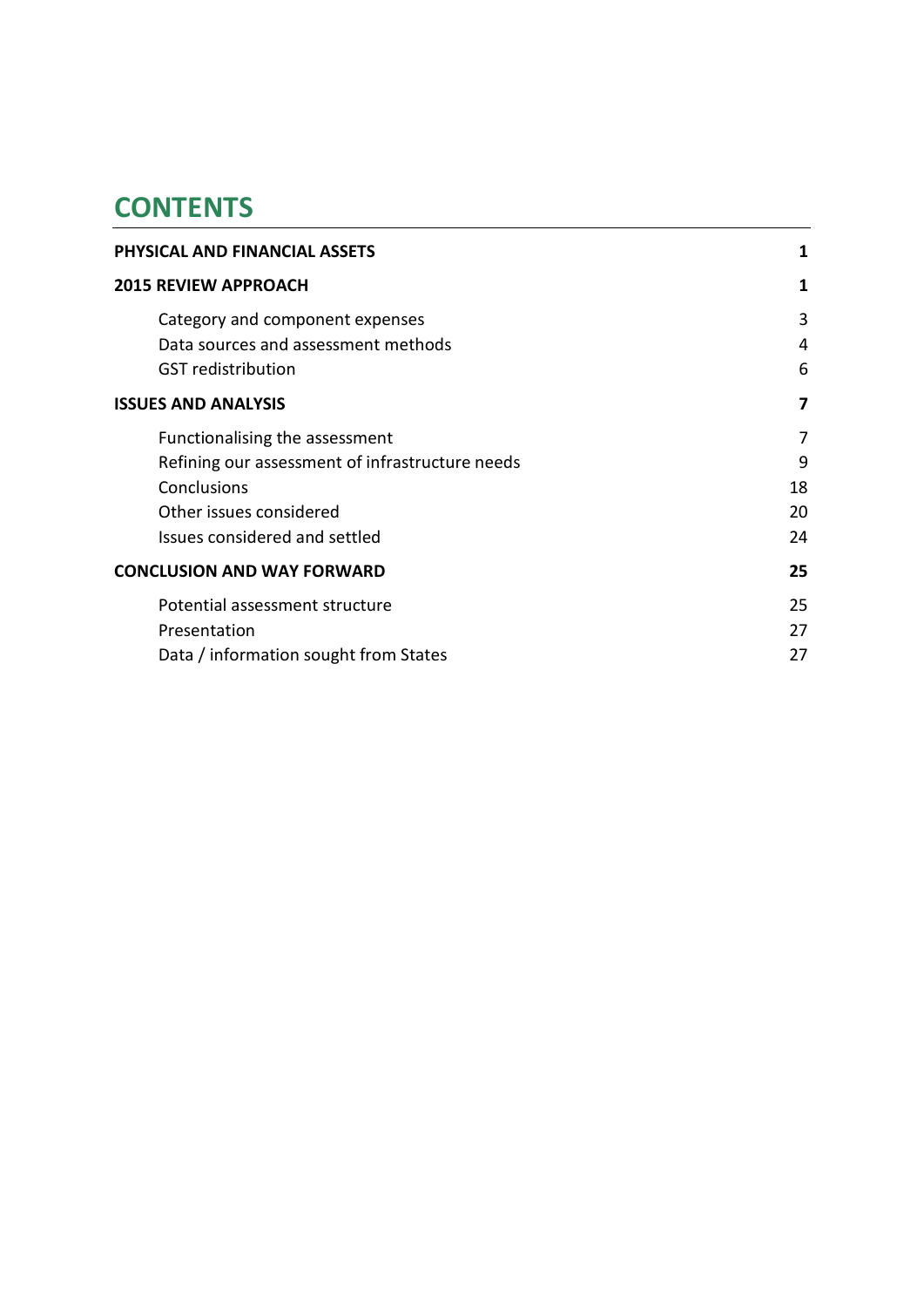# <span id="page-3-0"></span>**PHYSICAL AND FINANCIAL ASSETS**

1 This paper provides the Commission staff proposals for the assessment of physical and financial assets for the 2020 Review.

# <span id="page-3-1"></span>**2015 REVIEW APPROACH**

- 2 The 2015 Review assessment of capital spending was first developed in the 2010 Review and refined in the 2015 Review to include Urban Transport and Housing public non-financial corporations (PNFCs).
- 3 The 2010 Review approach was intended to respond to changes in capital needs in an immediate way and also to recognise the different needs associated with physical and financial assets. The approach recognised the impact of population growth on State asset holdings, both physical and financial.
- 4 The current approach provides States with the capacity to hold the average per capita assets according to their specific capital requirements and it does so in the year the needs arise. These include factors which affect the quantity of assets required, such as Indigeneity and age profile, and factors which affect the cost of assets such as location, wages and cost of inputs to construction.
- 5 The Commission assumes all States start the year with the average per capita assets adjusted according to their State specific capital requirements. As the population grows through the year, the level of physical and financial assets per capita fall (this is referred to as population dilution of assets).
- 6 The current approach is applied in three capital assessments:
	- net investment in **new physical assets** (gross fixed capital formation less depreciation)
	- net borrowing (or lending) to change holdings of **net financial assets**
	- depreciation (or **replacement of existing physical assets**).
- 7 Collectively, the assessments provide the States with the capacity to:
	- invest in additional physical assets to provide the new population added through the year with the same per capita stock the existing population had at the start of the year (to offset the effect of population dilution)
	- invest in additional physical assets for new and existing populations to account for changes in its capital requirements during the year (changes in disabilities)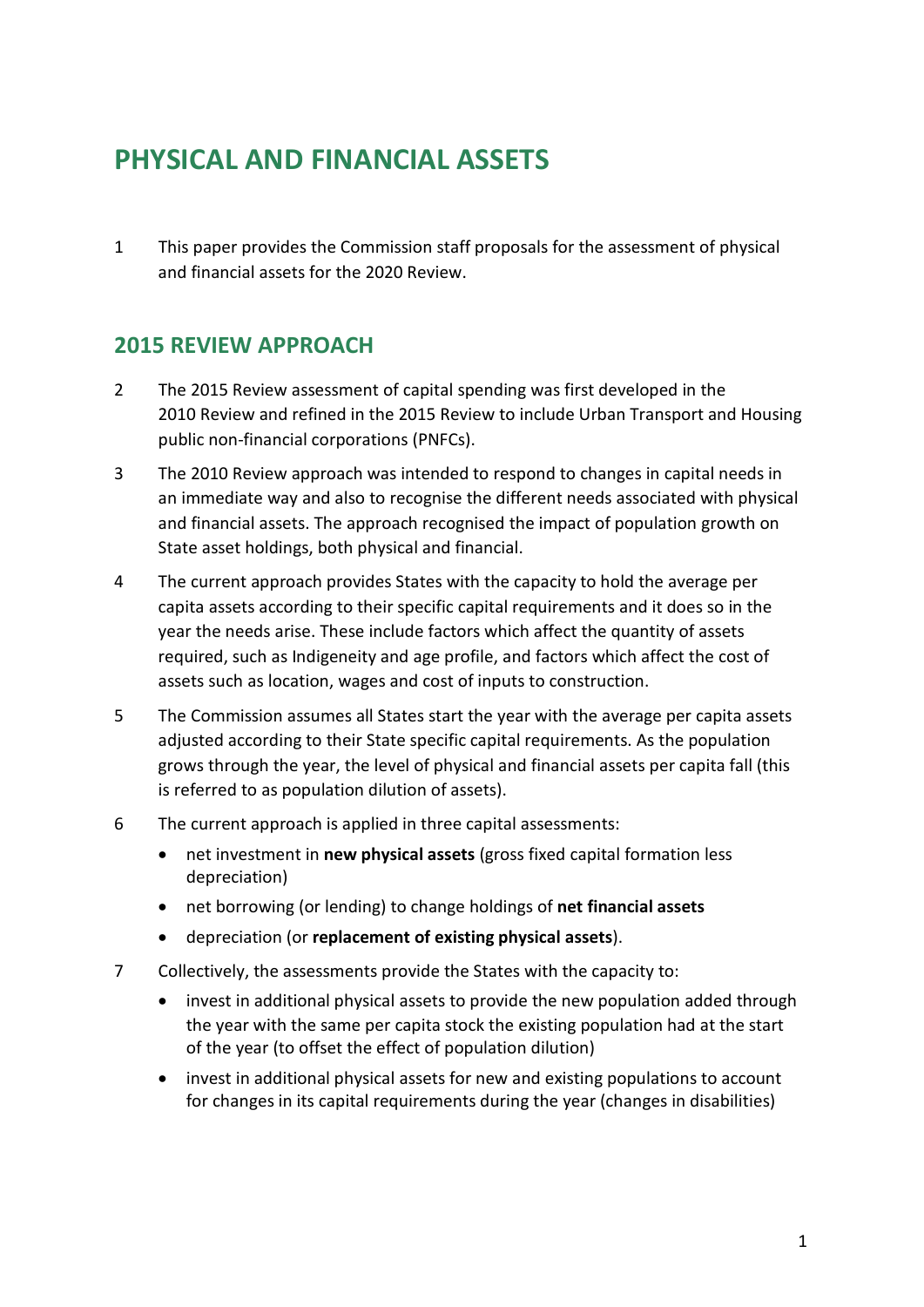- invest in physical assets to ensure new and existing populations receive the increase in assets brought about by a national increase in capital intensity and the quality of capital (referred to as capital deepening) during the year
- acquire new financial assets (or new financial liabilities if States are collectively in a net financial liability position) to provide the new population with the same per capita financial assets (liabilities) the existing population had at the start of the year (this ensures net financial assets per capita remain equal to national average net financial assets per capita)
- depreciate its assets (adjusted to reflect the States' capital requirements) according to the national average rate of depreciation (depreciation, or replacement infrastructure).
- <span id="page-4-0"></span>8 The box below shows the algebraic expression for the assessment of new investment and depreciation in physical assets.

Assessed Net Investment = 
$$
\left[ \left( \frac{K_1}{P_1} p_{i,1} \delta_{i,1}^u \right) - \left( \frac{K_0}{P_0} p_{i,0} \delta_{i,0}^u \right) \right] \delta_i^c
$$
  
Assessed Depreciation = 
$$
\left( \frac{K_1}{P_1} p_{i,1} \delta_{i,1}^u \right) \frac{D}{K_1} \times \delta_i^c
$$

$$
= \frac{D}{P_1} p_{i,1} \delta_{i,1}^u \delta_i^c
$$

Where:

 $\delta_{i,0}^u$  and  $\delta_{i,1}^u$  are the disabilities affecting the quantity of infrastructure required by State i (i=1,..,8)

at the start  $(t=0)$  and the end of the year  $(t=1)$ 

- $\delta_i^c$  is the relative cost of building capital for State i across the year
	- $p_{i,1}$  and  $p_{i,0}$  are the populations of State i at the end and the start of the year
	- $P_1$  and  $P_0$  are the Australian populations at the end and the start of the year
	- K1 and K0 are the Australian total value of infrastructure stocks at the end and start of the year.  $K_0$  is calculated as  $K_1$  minus net investment

D is the Australian total depreciation expenses (while D is a flow, representing the depreciation

through the year, other elements are stocks at the start  $(t=0)$  or end of the year  $(t=1)$ )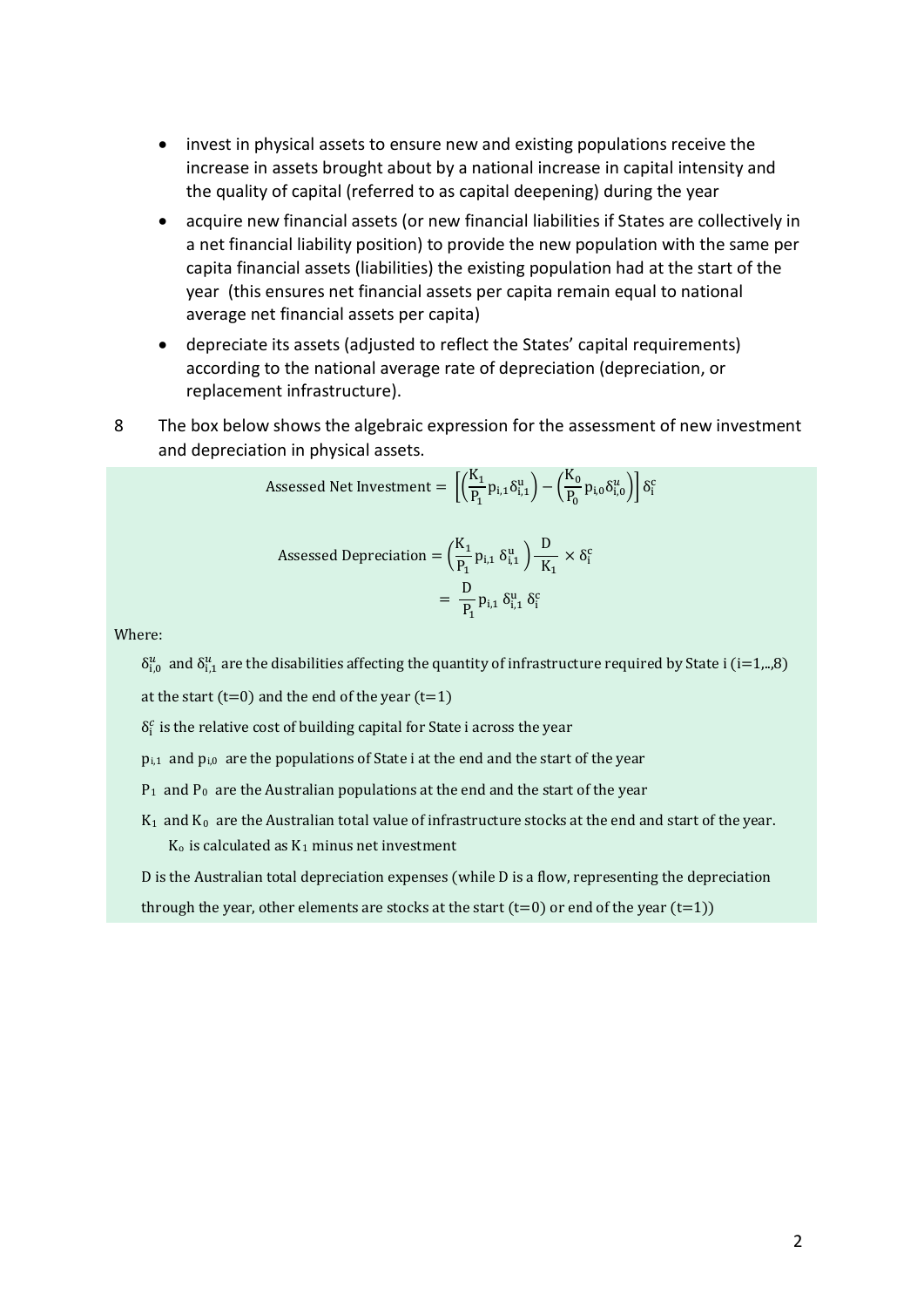9 Assessed net borrowing is calculated using the same method as assessed net investment. Net financial assets are used instead of physical stock. No disabilities associated with the quantity and cost of financial assets are recognised. The box below shows the algebraic expression for the assessment of financial assets.

Assessed Net borrowing = 
$$
\left[ \left( \frac{K_1}{P_1} \right) p_{i,1} - \left( \frac{K_0}{P_0} \right) p_{i,0} \right]
$$

Where:

 $p_{i,1}$  and  $p_{i,0}$  are the populations of State i at the end and the start of the year

- $P_1$  and  $P_0$  are the Australian populations at the end and the start of the year
- $K_1$  and  $K_0$  are the Australian total value of financial asset stocks at the end and start of the year,  $K_0$  is calculated as  $K_1$  minus net lending

### <span id="page-5-0"></span>**Category and component expenses**

10 [Table 1](#page-5-1) shows that States' total net investment in physical assets was close to \$14 billion in 2016-17, with about half of that in urban transport. The total value of States' physical assets, as shown in [Table 2,](#page-6-1) is over half a trillion dollars.

|                        | 2014-15 | 2015-16 | 2016-17 | Average |     |
|------------------------|---------|---------|---------|---------|-----|
|                        | \$m     | \$m     | \$m     | \$m     | %   |
| <b>Investment</b>      |         |         |         |         |     |
| Roads                  | 2 2 7 4 | 2986    | 3 2 6 1 | 2840    |     |
| Rural                  | 683     | 1080    | 790     | 851     | 9   |
| Urban                  | 1591    | 1906    | 2471    | 1989    | 21  |
| Urban transport        | 2653    | 3736    | 7774    | 4721    | 50  |
| Other (a)              | 817     | 41      | 2431    | 1096    | 12  |
| Land                   | 775     | 1 2 9 9 | 332     | 802     | 8   |
| Total net investment   | 6519    | 8062    | 13798   | 9460    | 100 |
| <b>Depreciation</b>    | 13 273  | 13 440  | 13 978  | 13 5 64 |     |
| Total gross investment | 19 792  | 21 502  | 27 776  | 23 023  |     |
| Net lending (b)        | $-6914$ | -7967   | -12 233 | -9 038  |     |

#### <span id="page-5-1"></span>**Table 1 Investment, depreciation and net borrowing, 2014-15 to 2016-17**

(a) Other calculated as total investment less roads, urban transport and land.

(b) Net lending is negative. Therefore States have negative net lending or are net borrowers on average.

Source: Commission estimates based on ABS and State-provided data.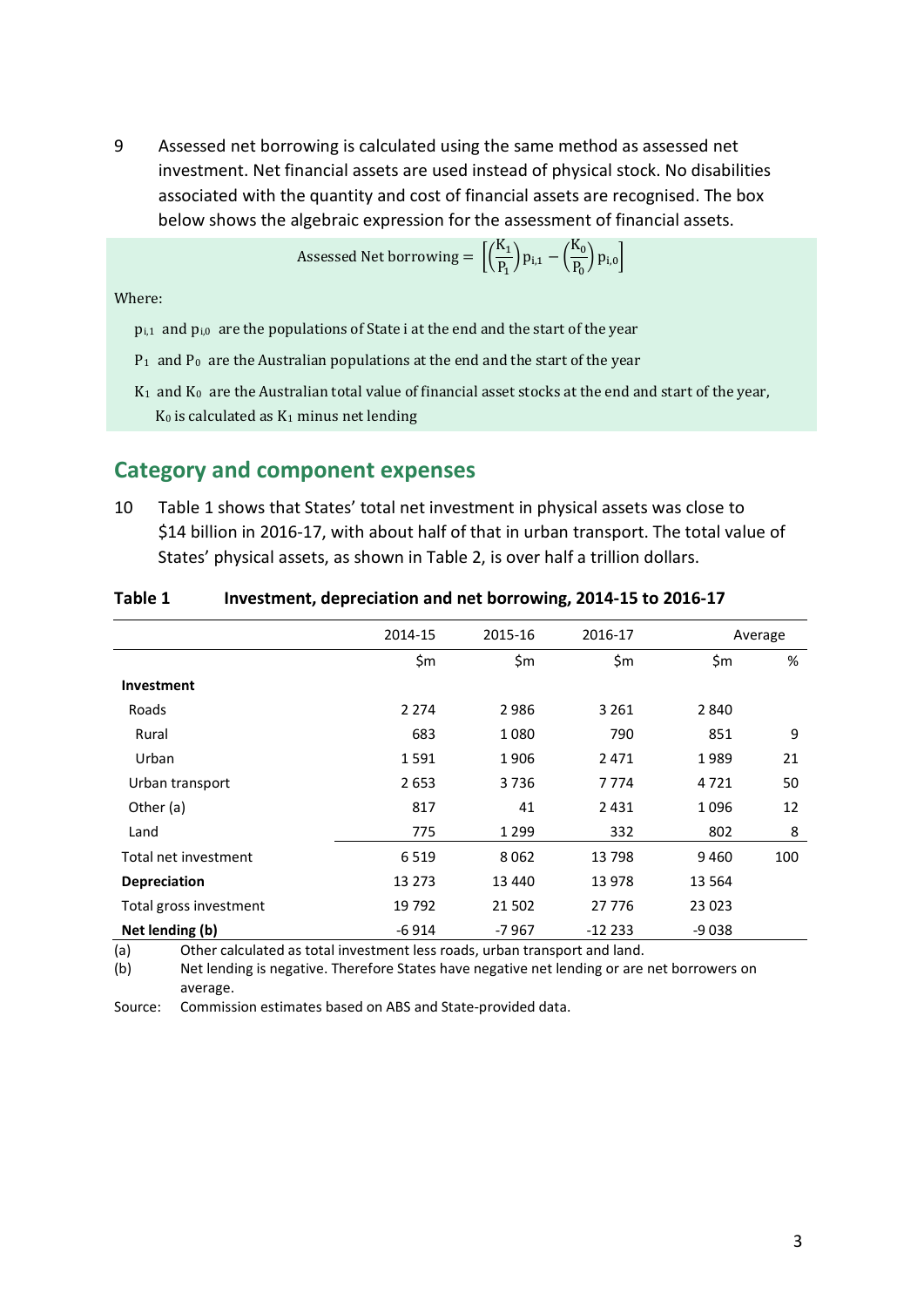|                          | 2014-15 | 2015-16  | 2016-17  |           | Average |
|--------------------------|---------|----------|----------|-----------|---------|
|                          | \$m     | \$m      | \$m      | \$m       | %       |
| Physical assets (a)      |         |          |          |           |         |
| Roads                    | 205 919 | 224 658  | 225 683  | 218 754   |         |
| Rural                    | 131 219 | 149 065  | 150 010  | 143 432   | 26      |
| Urban                    | 74 700  | 75 5 93  | 75 673   | 75 322    | 14      |
| Urban transport          | 78 741  | 89 300   | 99 609   | 89 217    | 16      |
| Other                    | 227 799 | 236 703  | 253 638  | 239 380   | 44      |
| Total physical assets    | 512 459 | 550 661  | 578 931  | 547 351   | 100     |
| Net financial assets (b) | -92 717 | -127 744 | $-88152$ | $-102871$ |         |

#### <span id="page-6-1"></span>**Table 2 Physical and financial assets, 2014-15 to 2016-17**

(a) Produced physical assets.

(b) Liabilities are greater than assets. Therefore States currently hold negative net financial assets or net liabilities.

<span id="page-6-0"></span>Source: Commission estimates based on ABS and State-provided data.

### **Data sources and assessment methods**

- 11 Data used in the assessment of net investment, depreciation and net borrowing are mainly provided by the ABS from the Government Finance Statistics (GFS) and from the States.
	- Asset stock and investment data ABS provide GFS data for early years, State data is provided for the latest year and for housing and urban transport PNFCs. Department of Transport and Infrastructure provides data on national network road payments.
	- Population data ABS.
	- Stock disabilities are derived in the relevant assessment category assessments.
	- Cost disabilities construction cost disabilities are derived from the regional and capital city indices from the Rawlinsons Australian Construction Handbook<sup>[1](#page-6-2)</sup>. Recurrent location factors are derived in the wage and regional costs assessments.

#### *Net investment assessment*

 $\overline{a}$ 

- 12 Net investment expenditure is assessed in four components. Investment in roads, urban transport and land have specific drivers and are assessed separately. Investment in all other services is assessed in the other services component.
- 13 For all investment components, excluding land, population growth is the primary driver of needs. As a State's population grows it needs to invest more to maintain the average per capita level of infrastructure required to provide services.

<span id="page-6-2"></span><sup>1</sup> Australian Construction Handbook, Rawlinsons Publishing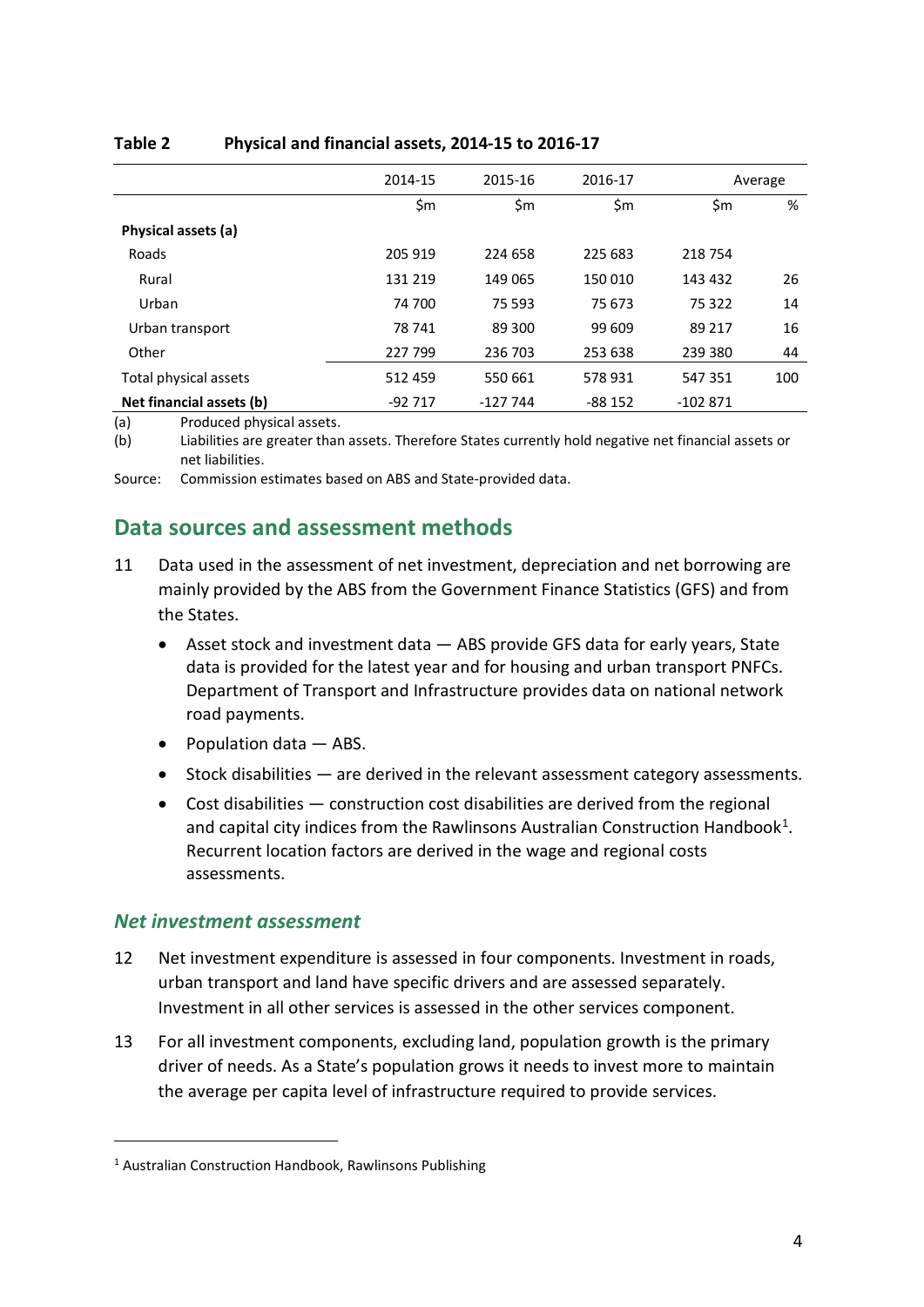- 14 The level of capital per capita required by each State varies based largely on its socio-demographic profile, and this profile changes over time. These factors are also taken into account in calculating a State's net investment needs.
- 15 The cost of investing in assets (other than land) is also recognised through a cost factor which reflects a State's relative construction, wage and regional costs. Regional and capital city construction cost indices from Rawlinsons are used to derive population weighted construction cost factors. These are combined 50/50 with recurrent regional and wage factors.
- 16 The drivers, in addition to population and capital costs, are discussed briefly below for each component.
- 17 *Roads.* The assessment of roads net investment recognises the impact of road length, road use and bridges on the need for road infrastructure. Urban and rural roads needs are assessed separately.
- 18 *Urban transport.* The assessment of urban transport net investment recognises the impact of city size on the need for infrastructure. Urban areas with a population over 20 000 are included in the assessment as population centres with higher needs, with the assessed need for infrastructure per capita being assumed to be proportional to population. That is, a population centre of 5 million people requires twice the urban transport infrastructure per capita, and four times the total infrastructure, as a population centre of 2.5 million.
- 19 *Other services.* Net investment in services other than roads and urban transport is assessed in the other services component. Disabilities reflecting the quantity of infrastructure required to provide services are combined and applied to total infrastructure. Recurrent disabilities, adjusted to exclude elements that do not relate to infrastructure need, have been used as a proxy for infrastructure need. For example, enrolments in government schools affect infrastructure needs and are included while enrolments in private schools do not affect government infrastructure needs and are not included.
- 20 *Land.* Investment in land is assessed on an equal per capita (EPC) basis. Stocks of general government land and investment in the acquisition of land and other nonproduced assets do not affect the relativities.

### *Depreciation*

21 The depreciation assessment provides States with the capacity to meet the depreciation expenses on their assessed infrastructure stocks assuming they applied the average depreciation rate. The disabilities relating to the quantity and cost of infrastructure required for roads and other services infrastructure are the same as those applied in the investment assessment.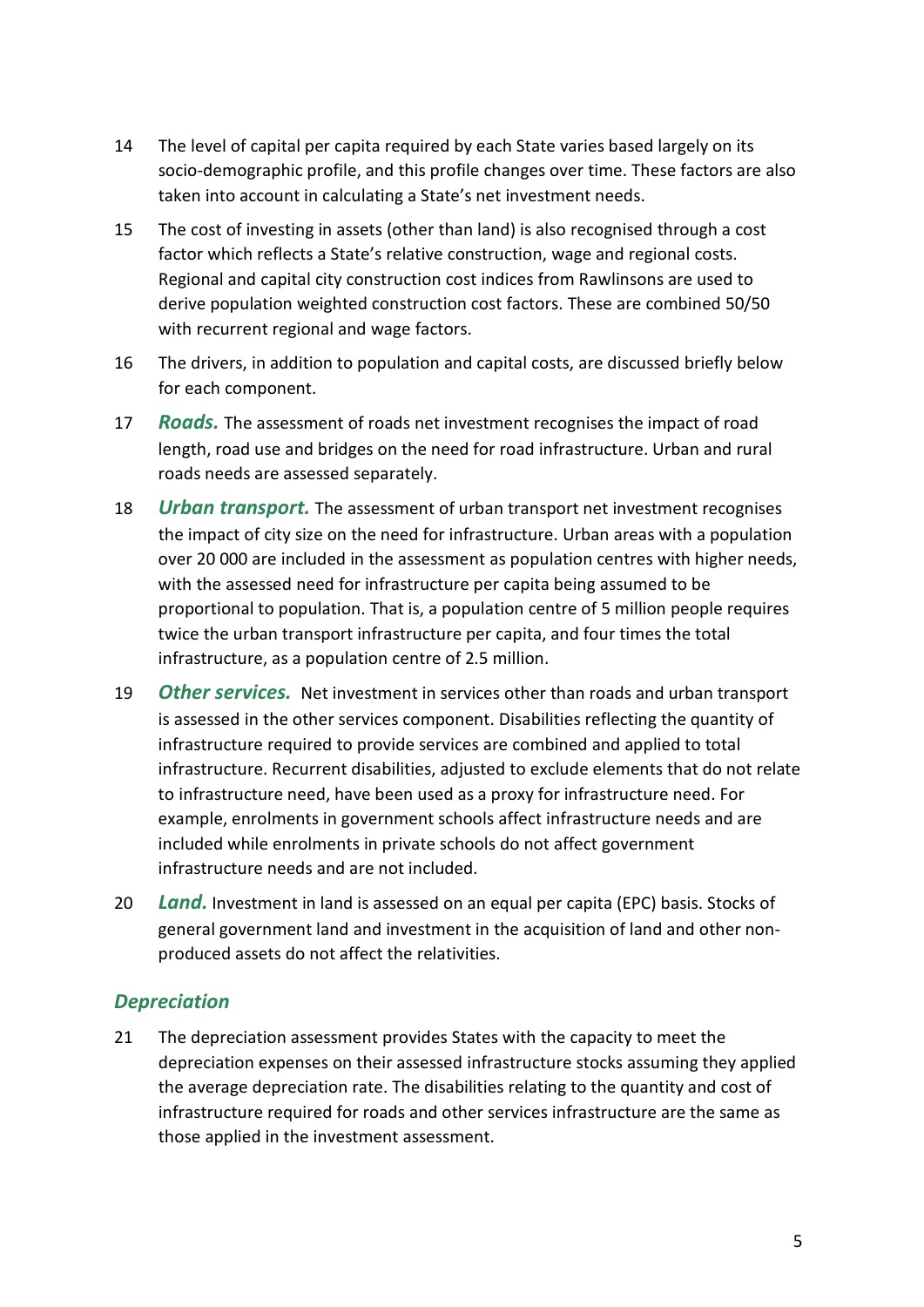22 The assessment does not include urban transport depreciation because those expenses are part of the net expenses covered by the urban transport assessment.

### *Net borrowing*

- 23 Net borrowing reflects the extent to which the States' total outlays on service delivery and investment in infrastructure exceed their total revenue. The Commission assesses how much each State would need to borrow if it were to finish a year with the average per capita net financial assets, assuming it began the year with the average value at that time.
- 24 Interstate differences in population growth rates are the only driver of differences in net borrowing recognised in this assessment. When net financial assets are negative, as is currently the case, States hold net liabilities. A State with an above average share of population growth requires less GST revenue to maintain average levels of net financial liabilities because its fast growing population dilutes the State's net financial liabilities at a faster rate than a slow growing State, leaving it in a stronger financial position. Put another way, States with below average population growth will not be able to borrow the average per capita amount (to achieve the average per capita net financial liabilities) and so will require additional GST revenue.

# <span id="page-8-0"></span>**GST redistribution**

- 25 In the 2018 Update, the Investment assessment redistributed \$1 585 million towards New South Wales and Victoria away from all other States. While Victoria experienced above average population growth over the assessment years, New South Wales' above average investment needs were largely driven by the major national investment in urban transport, where New South Wales has well above average needs.
- 26 Depreciation redistributed \$838 million towards Queensland, Western Australia, South Australia, Tasmania and the Northern Territory from New South Wales, Victoria and the ACT. This largely mirrors the pattern in recurrent expense assessments. States with above average costs of service delivery have above average capital requirements and therefore above average consumption of capital.
- 27 Net borrowing redistributed \$185 million from New South Wales, Victoria and the ACT towards the other States. This reflects the above average population growth in these States.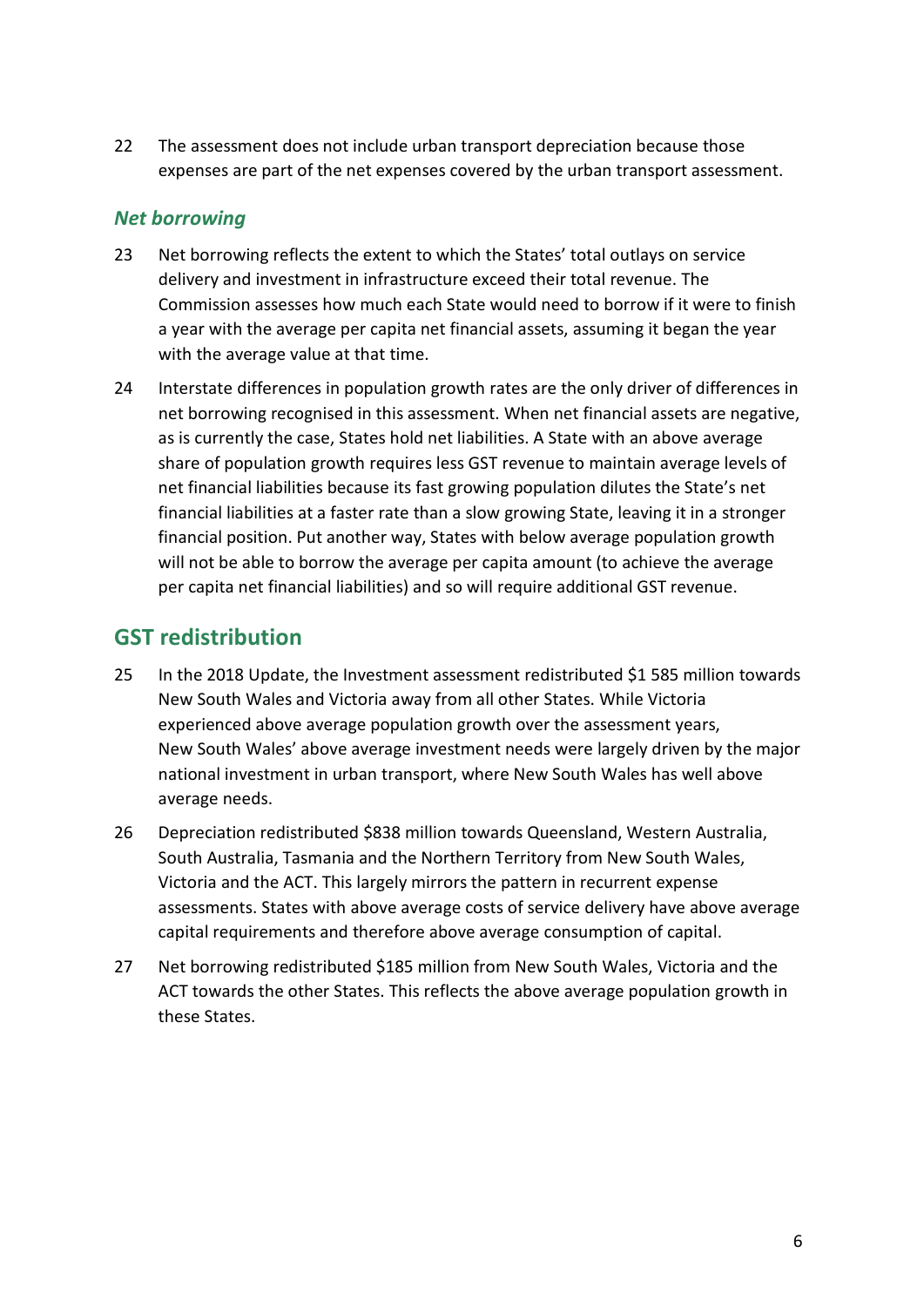|                         | <b>NSW</b> | Vic     | Qld    | <b>WA</b> | <b>SA</b> | Tas    | <b>ACT</b> | ΝT     | Redist |
|-------------------------|------------|---------|--------|-----------|-----------|--------|------------|--------|--------|
|                         | \$m        | \$m     | \$m    | \$m       | \$m       | \$m    | \$m        | \$m    | \$m    |
| Investment              |            |         |        |           |           |        |            |        |        |
| Roads                   | 82         | 153     | $-14$  | $-132$    | $-61$     | $-25$  | $-4$       | 1      | 236    |
| Urban transport         | 198        | 595     | $-338$ | $-147$    | $-173$    | $-78$  | $-25$      | -33    | 793    |
| Other services          | 53         | 504     | $-74$  | $-206$    | $-97$     | -56    | 9          | $-133$ | 566    |
| <b>Total Investment</b> | 332        | 1 2 5 2 | $-425$ | $-484$    | $-332$    | $-159$ | $-20$      | $-165$ | 1585   |
| Depreciation            | $-241$     | $-560$  | 105    | 320       | 90        | 23     | $-37$      | 300    | 838    |
| Net borrowing           | -8         | $-182$  | 27     | 70        | 47        | 22     | -3         | 11     | 185    |

### **Table 3 GST redistribution, Investment, Depreciation and Net borrowing, 2018 Update**

<span id="page-9-0"></span>Source: Commission calculation for the 2018 Update.

# **ISSUES AND ANALYSIS**

- 28 Staff consider assessing capital needs directly as they arise remains an appropriate method. However, staff think some modifications could be made to the current assessment to improve equalisation outcomes and provide greater transparency.
- 29 In this paper, staff focus on issues relating to the broad structure of the current assessments of physical and financial assets. Issues related to category specific infrastructure disabilities are discussed more fully in the relevant staff draft assessment paper, in particular:
	- *CGC 2018-01/17-S, Roads*
	- *CGC 2018-01/18-S, Transport.*

## <span id="page-9-1"></span>**Functionalising the assessment**

 $\overline{a}$ 

30 In the 2010 Review, when the Commission first developed the capital assessment, in the interests of simplicity it attempted to keep investment as a single category. It did so assuming the drivers of recurrent spending were sufficiently similar to the drivers of investment spending. However, the drivers of investment for urban and rural roads and urban transport were very different from the drivers of recurrent expenditure in those categories.<sup>[2](#page-9-2)</sup> The Commission decided that this warranted

<span id="page-9-2"></span><sup>&</sup>lt;sup>2</sup> Roads and urban transport also represent a large proportion of total net investment (average of around 80% over 2014-15 to 2016-17) and asset stocks (about 56%).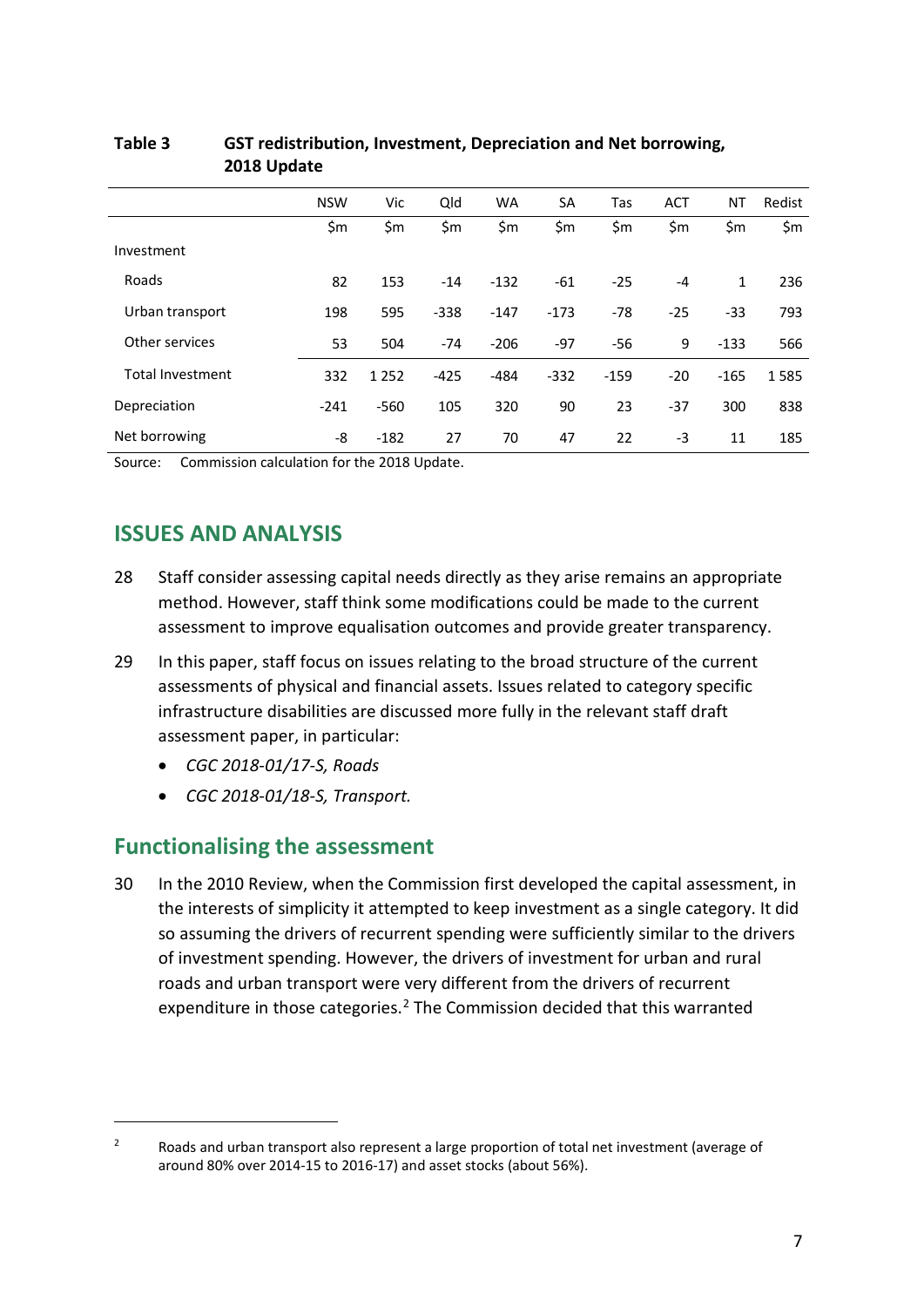splitting those elements off from the rest of the capital assessment. [3](#page-10-0) Other services was left as a residual.

- 31 The method for assessing infrastructure need in each category is conceptually the same. The total redistribution in the roads, urban transport and other services components is influenced by:
	- the level of stock (including the composition of that stock)  $-$  K<sub>1</sub>
	- the change in the level of stock (including changes in composition)  $(K_1 K_0)$
	- the stock factor  $-\delta_{i,1}^u$

 $\overline{a}$ 

- the change in the stock factor  $-(\delta_{i,1}^u \delta_{i,0}^u)$ .
- 32 However, in the case of other services, these elements are the amalgam of ten different categories. This makes it difficult to associate redistributive impacts with any particular category.
- 33 Staff consider moving to a functionalised assessment, where investment in every category is assessed separately, would make the assessment easier to interpret, more accessible and more transparent. The ability to identify all expenditure needs, both recurrent and investment, related to a particular category would provide a more complete view of the service provision task. While investment for each category would be calculated separately, the assessment could be presented as part of the category assessment, part of the investment assessment or included in both.
- <span id="page-10-1"></span>34 The stock factors for each category in the others services component are weighted together in proportion to the value of stock of assets in each category. This means that the closing stocks for the amalgamated other services component are equivalent to those in a functionalised assessment. However, while we define opening stocks as closing stocks less net investment, when we combine them in the other services component, we use the share of assets in the previous year. Therefore, differences in revaluations of assets between categories affects the assessment of investment in other services under the current approach, but would have no effect in a functionalised assessment.
- 35 For example, in the 2018 Update, Victoria revised down its stock of services to communities assets by \$2.5 billion for 2016-17. This implied a national disinvestment of assets in this category (where the Northern Territory had very high needs) and a corresponding national investment in all other categories within Other services. This effect reduced the Northern Territory's GST by \$37 million. Under a functionalised assessment, such revaluations would have no effect on the redistribution of GST. Other than this change, the two approaches are equivalent.

<span id="page-10-0"></span> $3$  The decision to separately assess urban transport investment was made in the 2015 Review with the inclusion of urban transport PNFCs.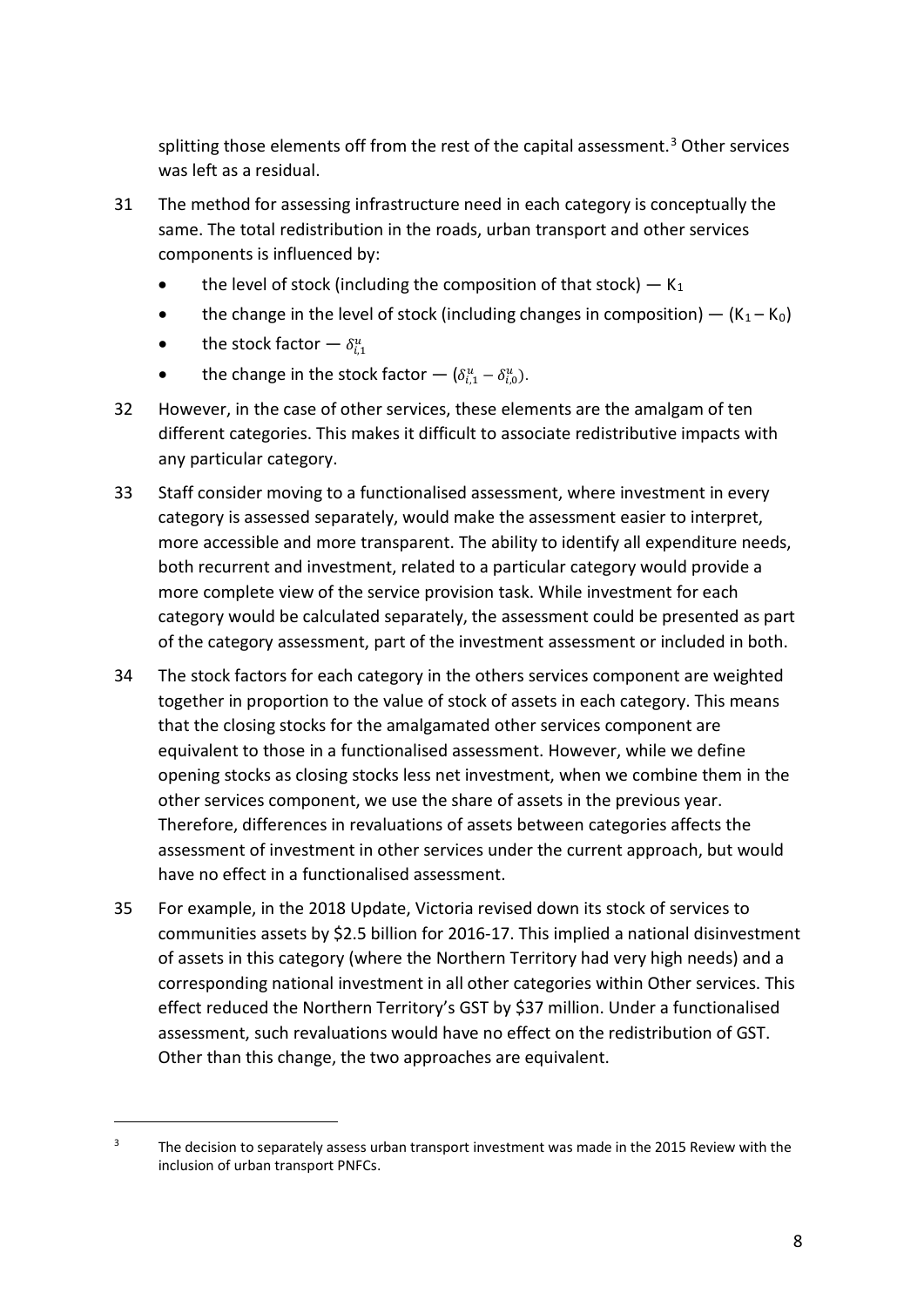- 36 The data required to make this change stock and investment data by ABS General Purpose Classification (GPC) $4 4 -$  are available from the ABS. However, in addition to data currently provided by States in an update, investment expenditure for all relevant GPCs, not just roads and urban transport, for the most recent year will also be required.
- 37 Staff recognise that functionalising the assessment will introduce more steps in the Investment assessment for what is essentially a matter of presentation and could be considered a more complicated approach. On the other hand, staff consider removing the need to combine ten distinct stock factors into one factor represents a significant simplification both technically and in terms of comprehension. On balance, staff consider the benefits associated with interpretation and accessibility compensate for any increase in the quantity of calculations necessary.
- 38 In addition to this, assessing investment on a category by category basis allows for further refinements to be made to the assessment method, which are discussed below.

Staff propose to recommend the Commission:

separately assess investment in all category and component service areas.

### <span id="page-11-0"></span>**Refining our assessment of infrastructure needs**

### *Averaging disabilities*

 $\overline{a}$ 

<span id="page-11-2"></span>39 In the 2010 Review, the Commission addressed volatility concerns and recognised States do not respond immediately to changes in State circumstances by applying a three year averaging process for the end of year and beginning of year disabilities. While reducing volatility slightly, averaging disabilities has resulted in complicating the assessment, making it more difficult to interpret results and therefore reducing transparency. Averaging disabilities also has the effect of removing the alignment where changes in disabilities offset changes in population. This issue is most pronounced, and most easily illustrated, in reference to the rural roads assessment.

<span id="page-11-1"></span><sup>&</sup>lt;sup>4</sup> GPC refers to the GFS classification used to classify transactions according to their government purpose (e.g. health and education). GPC will soon be replaced by classification of the functions of government – Australia (COFOG-A). For more information, see ABS, Australian System of Government Finance Statistics: Concepts, Sources and Methods, Australia, 2015.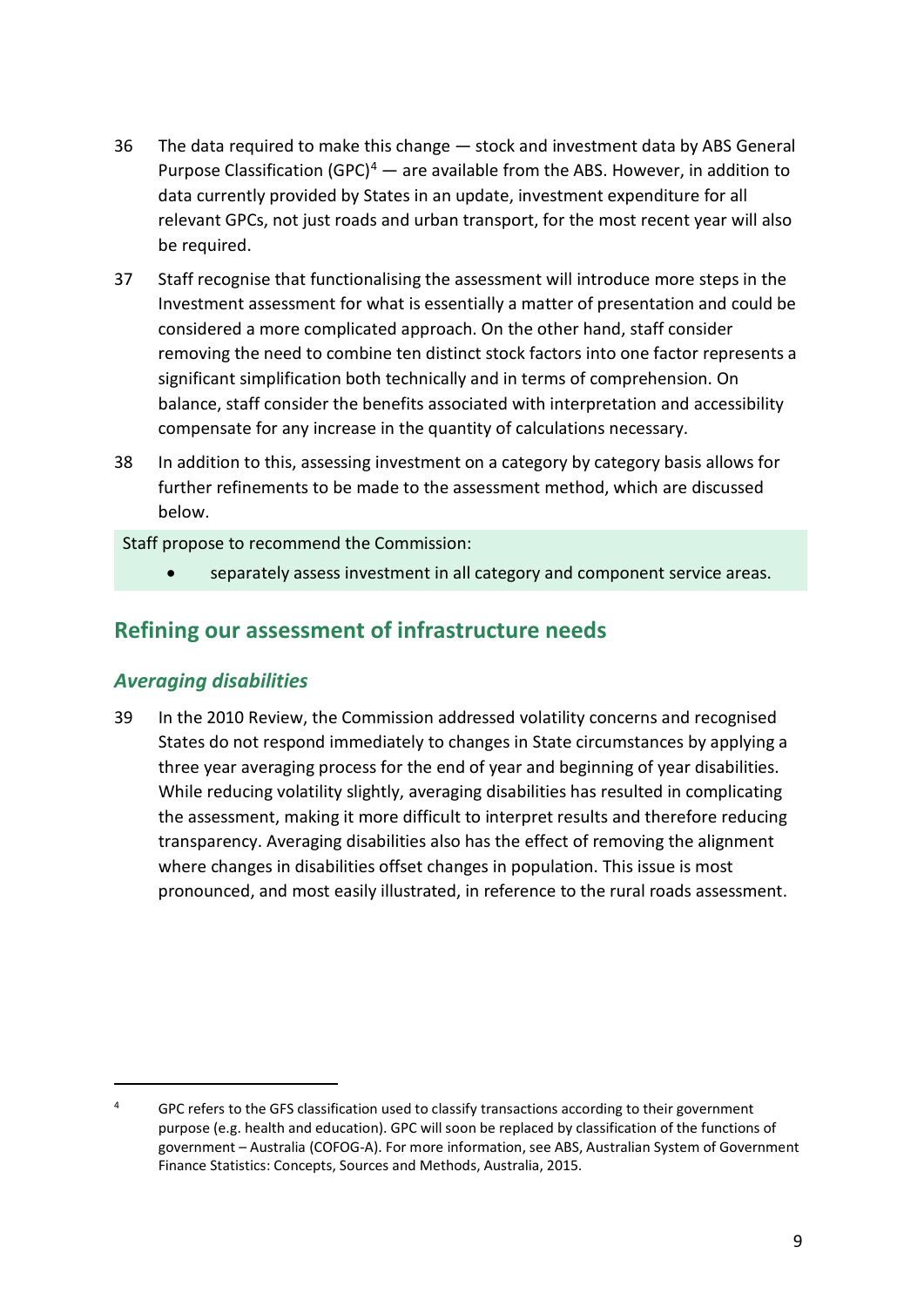<span id="page-12-0"></span>40 Each State's share of assessed rural roads is fixed, as its geographic form does not change over time. Each State's share of investment for rural roads is therefore driven by its share of the rural road network. As States, collectively, improve the rural road network, we assume that each kilometre of road receives the same upgrade. Unlike other asset types, there is no dilution effect. The current assessment of rural roads was designed to fully offset the impact of dilution; the box below outlines the algebra.

We start with our standard formula (as expressed in the box in paragrap[h 8](#page-4-0) and ignoring the cost factor for simplicity)

Assessed Investment = 
$$
\frac{K_1}{P_1}P_{11}\delta_{i1} - \frac{K_0}{P_0}P_{10}\delta_{i0}
$$

A State's rural roads disability is its share of rural road length over its share of population.

Rural road disability = 
$$
\delta_i = \frac{L_i/L}{P_i/P}
$$

Where L is the assessed road length of State i  $(i=1,...8)$  for any time.

When we expand out the rural road disability in the standard formula we get:

(1) 
$$
\frac{K_1}{P_1}P_{11}\frac{L_i/L}{P_{11}/P_1} - \frac{K_0}{P_0}P_{10}\frac{L_i/L}{P_{10}/P_0}
$$

Which can be significantly simplified, with all population terms cancelling out:

$$
= (K_1 - K_0) \frac{L_i}{L}
$$

41 Because changes in disabilities can be volatile, we smooth them by using a three year rolling average. As shown in [Table 4,](#page-13-0) a disability in an assessment year (a State's share of road length divided by its share of population) multiplied by its share of population gives its assessed share of capital stock. [5](#page-12-1) Without three-year averaging this obviously simplifies to merely represent the State's share of road length. However if we average three consecutive years of disability, but multiply it by a single year's share of population, the assessed share of capital stock is no longer a constant share, and can be quite volatile.

 $\overline{a}$ 

$$
\frac{K_i}{K} = \frac{P_i}{P} \times \frac{L_i/L}{P_i/P}
$$

<span id="page-12-1"></span><sup>5</sup> As Formula (1) in the box in paragraph [40](#page-12-0) represents  $K_{i0} - K_{i1}$ , the formula can be rearranged to solve for  $\frac{K_i}{K}$  (the share of assessed stock for a State i) at the end and start of the year.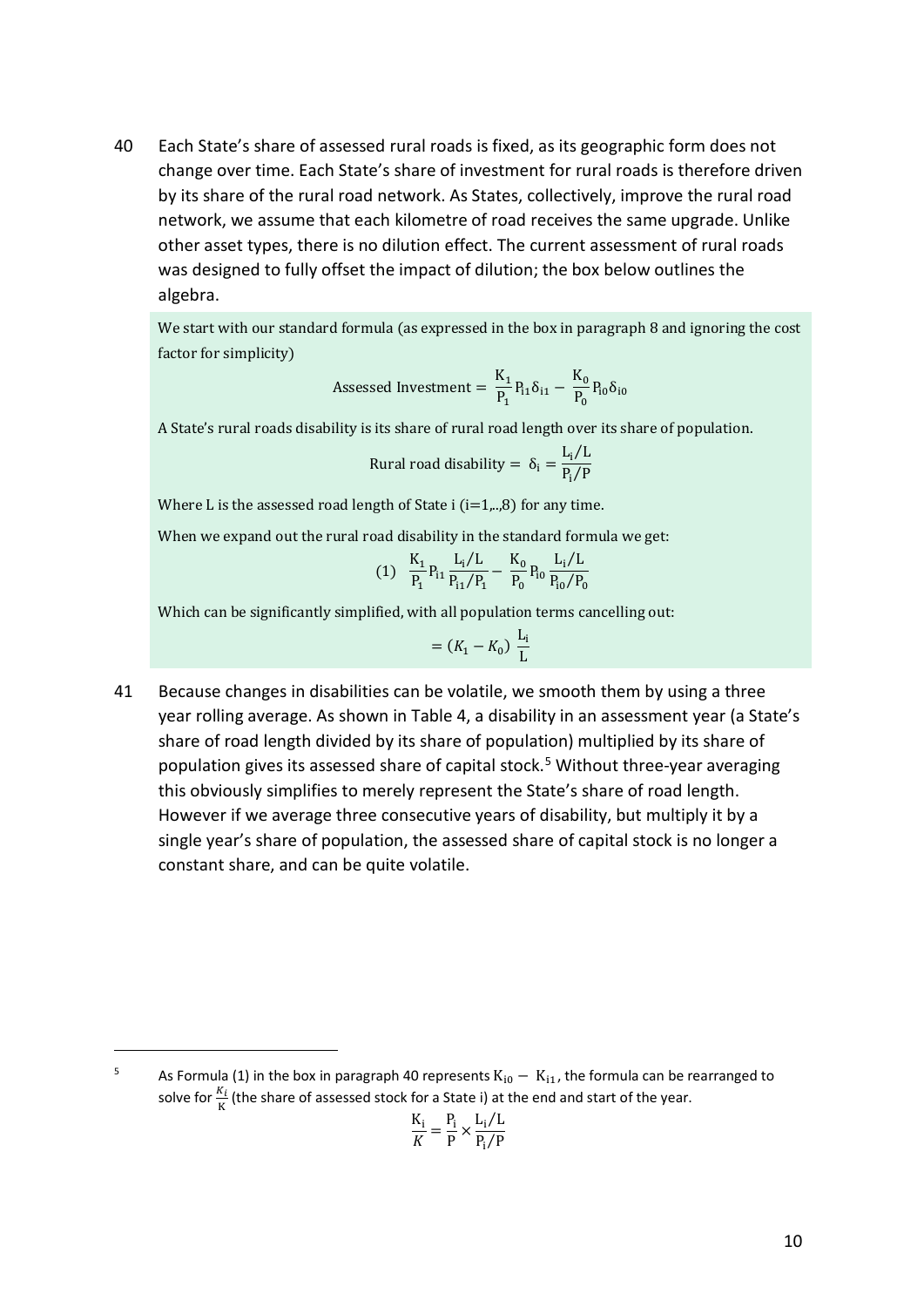|         |                         |                        | Single year disability |                                        | 3-year average disability |                                    |  |
|---------|-------------------------|------------------------|------------------------|----------------------------------------|---------------------------|------------------------------------|--|
|         | Share of road<br>length | Share of<br>population | Disability (a)         | Assessed share of<br>capital stock (b) | Disability (c)            | Assessed share<br>of capital stock |  |
|         | %                       | %                      |                        | %                                      |                           | %                                  |  |
| 2010-11 | 9.171                   | 1.039                  | 8.828                  | 9.171                                  |                           |                                    |  |
| 2011-12 | 9.171                   | 1.033                  | 8.874                  | 9.171                                  |                           |                                    |  |
| 2012-13 | 9.171                   | 1.044                  | 8.783                  | 9.171                                  | 8.829                     | 9.218                              |  |
| 2013-14 | 9.171                   | 1.043                  | 8.793                  | 9.171                                  | 8.817                     | 9.196                              |  |
| 2014-15 | 9.171                   | 1.029                  | 8.916                  | 9.171                                  | 8.831                     | 9.084                              |  |
| 2015-16 | 9.171                   | 1.019                  | 9.002                  | 9.171                                  | 8.904                     | 9.071                              |  |

#### <span id="page-13-0"></span>**Table 4 Worked illustration of impact of averaging length, the Northern Territory**

(a) Calculated as share of road length divided by share of population.

(b) Calculated as disability multiplied by population share.<br>(c) Calculated as the three year average of single year disa Calculated as the three year average of single year disabilities.

Source: Commission calculation.

42 For a State such as the Northern Territory with volatile population growth, [Figure 1](#page-13-1) shows that the assessed rural road investment is more volatile using three year averaging.



<span id="page-13-1"></span>**Figure 1 Assessed investment in rural roads, the Northern Territory**

Source: Commission calculation.

43 Staff consider that three year averaging increases volatility in some circumstances and decreases it in others. On balance staff consider that as part of a suite of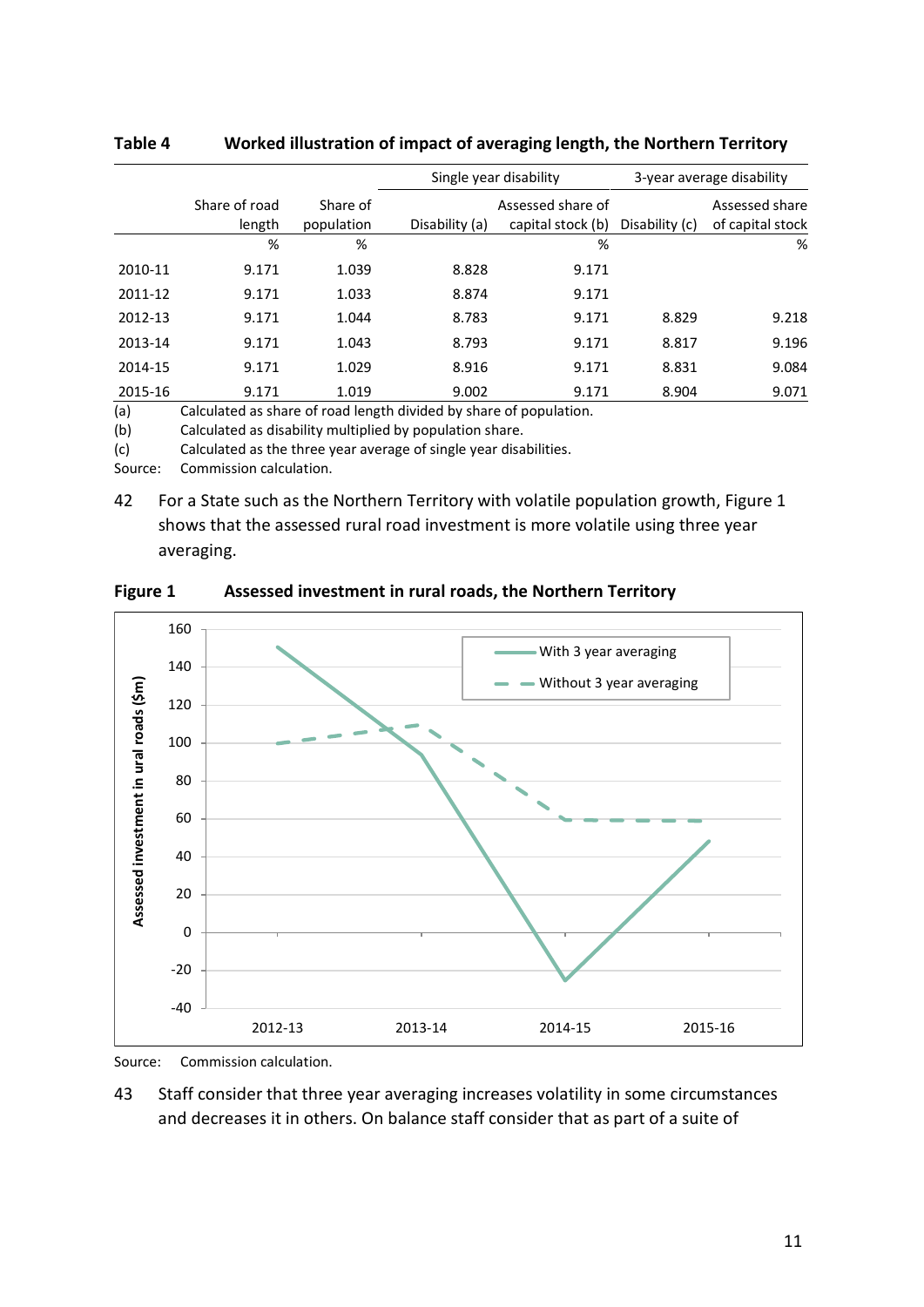changes proposed in this paper, an improved yet simpler HFE outcome could be achieved by removing three year averaging of stock disabilities.

### *Capturing changes in State circumstances within the year*

- <span id="page-14-1"></span>44 The current assessment was designed to capture infrastructure need related to changes in State circumstances within the year. It does so by applying current year stock factors to end of year stocks and the previous year stock factors to start of year stocks.
- 45 Conceptually, changes in State circumstances should be accounted for and with perfect information our calculation would achieve this goal. However, the ability to measure the change accurately is largely dependent on the capacity of the data to reliably capture the change. Taking schools as an example, in determining the level of infrastructure required to provide school services, the 2015 Review approach recognises changes in
	- student to population ratios
	- the socio-demographic attributes of students
	- the cost attributed to each socio-demographic group, resulting from running the regression on new ACARA<sup>[6](#page-14-0)</sup> data each year.
- 46 For each of these measures, staff consider the data provided in any given year to be the best available measure of a State's relative need at that point in time. However, staff confidence in the capacity of these measures to accurately reflect changes over time varies from measure to measure. Staff have high confidence that variation in student to population ratios reflect real world changes, but considerably less confidence that changes in cost allocations from the regression reflect real world changes in how States fund different groups. When taking the year to year change, in addition to changes in State circumstances, the data may also incorporate changes in data collection methods and the consequences of mismatched timing of different elements contributing to the disability.
- 47 So, conceptually the Investment assessment should recognise observed changes in State student to population ratios and, to some extent, the socio-demographic attributes of those students. However, changes in the estimated costs for each socio-economic group should only be recognised where it is certain they reflect actual change, but not if they may reflect improvements to, or simply variation in, the cost estimates.

 $\overline{a}$ 

<span id="page-14-0"></span><sup>6</sup> The Australian Curriculum, Assessment and Reporting Authority.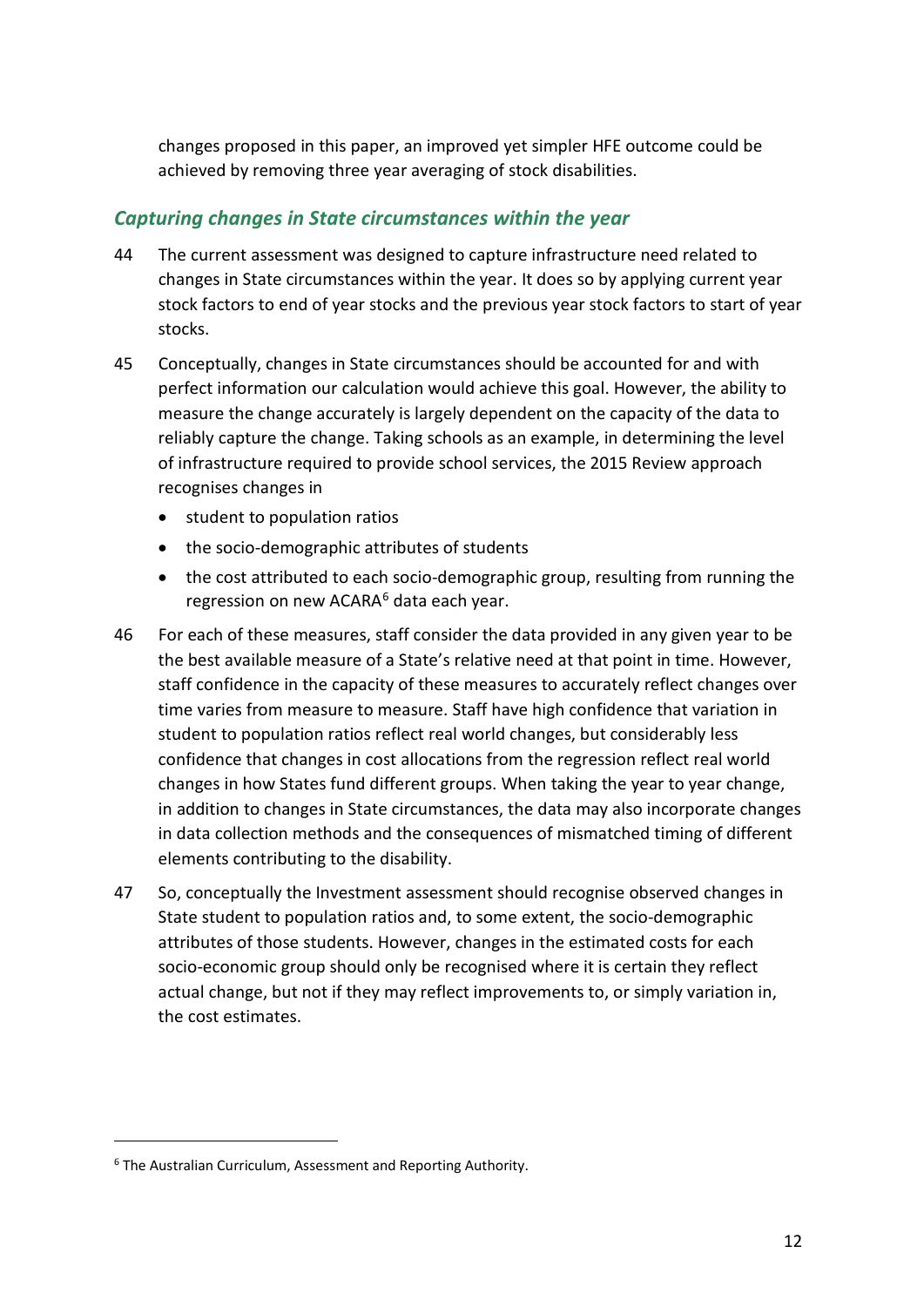48 For example, [Figure 2](#page-15-0) shows that in 2012-13, we assessed that the average Indigenous student in the Northern Territory required 34% more capital than the average non-Indigenous student. By 2013-14, with new data, we recalculated that figure at 28%.



#### <span id="page-15-0"></span>**Figure 2 Relative costs of Indigenous students**

Source: Commission calculation using ACARA data.

49 The current investment assessment assumes that this change means the Northern Territory should, between 2012-13 and 2013-14, divest itself of 6% of all school assets used by Indigenous students. If this change reflected an actual change in the standard of services, and capital, provided to students, it may be appropriate to allocate GST for this change. However, if this change reflected improved data quality, then to assume that States should invest or disinvest in line with changes in the quality of the proxy indicator is not appropriate.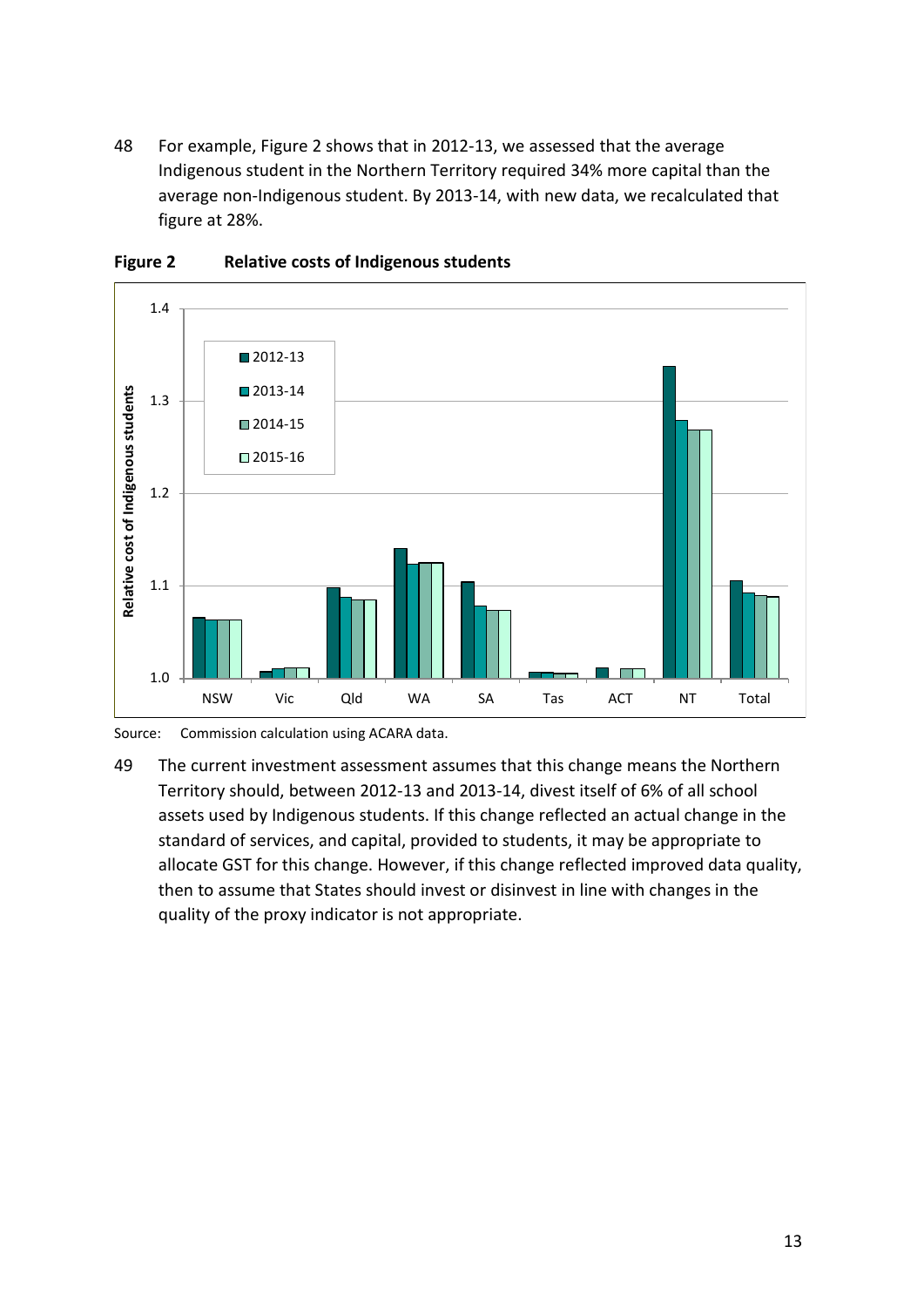- 50 This issue is easy to identify with a hypothetical example in which the Commission had historically assessed stock need for schools EPC and then decided to improve this measure by using student numbers. Staff do not consider it would be appropriate or necessary to give all States with above average student to population ratios large amounts of GST to build schools, and to remove large amounts of GST from States with below average student to population ratios. It would be more appropriate to merely retain the implicit assumption that States start the year with the average stock per capita adjusted for their stock disabilities. This assumption allows for the actual investment requirements arising in a year to be assessed in that year.
- 51 Staff consider a potential solution to this issue would be to recognise the impact of service use on investment needs using a single disability and to capture the changes in circumstances that can be reliably measured in a separate disability. Staff consider the change could be captured by category specific measures of growth, as discussed in the next section.

### *Category specific measures of growth*

- 52 Total population growth is currently used as a global indicator of States' need for investment across all categories, with States with fast growing populations assumed to have greater investment needs than States with slow growing populations. While population growth is a good proxy, a functionalised assessment would allow us to further refine this measure to capture growth in the service use populations or asset requirements of each category more specifically. For example, investment in schools is better driven by growth in government school enrolments, not growth in population. We examine this issue below in the health, schools and rural roads categories.
- 53 *Health.* [Figure 3](#page-17-0) shows that during the peak of the mining boom, in 2011, 22% of national population growth was in Western Australia. However, the typical demographics of people migrating to Western Australia at the time were people of prime working age. These people tend to have relatively low hospital use. The flow of people in their 70s and 80s to Western Australia was much more subdued. Therefore, Western Australia's share of the growth in the population that typically uses hospitals was also much more subdued.
- 54 Over 2014 to 2015, as Western Australia's economic growth slowed, its population aged 15 to 44 declined, while its older population continued to grow faster than the national average. So while its share of total population growth was well below average, its share of the hospital use weighted population growth was only slightly below average.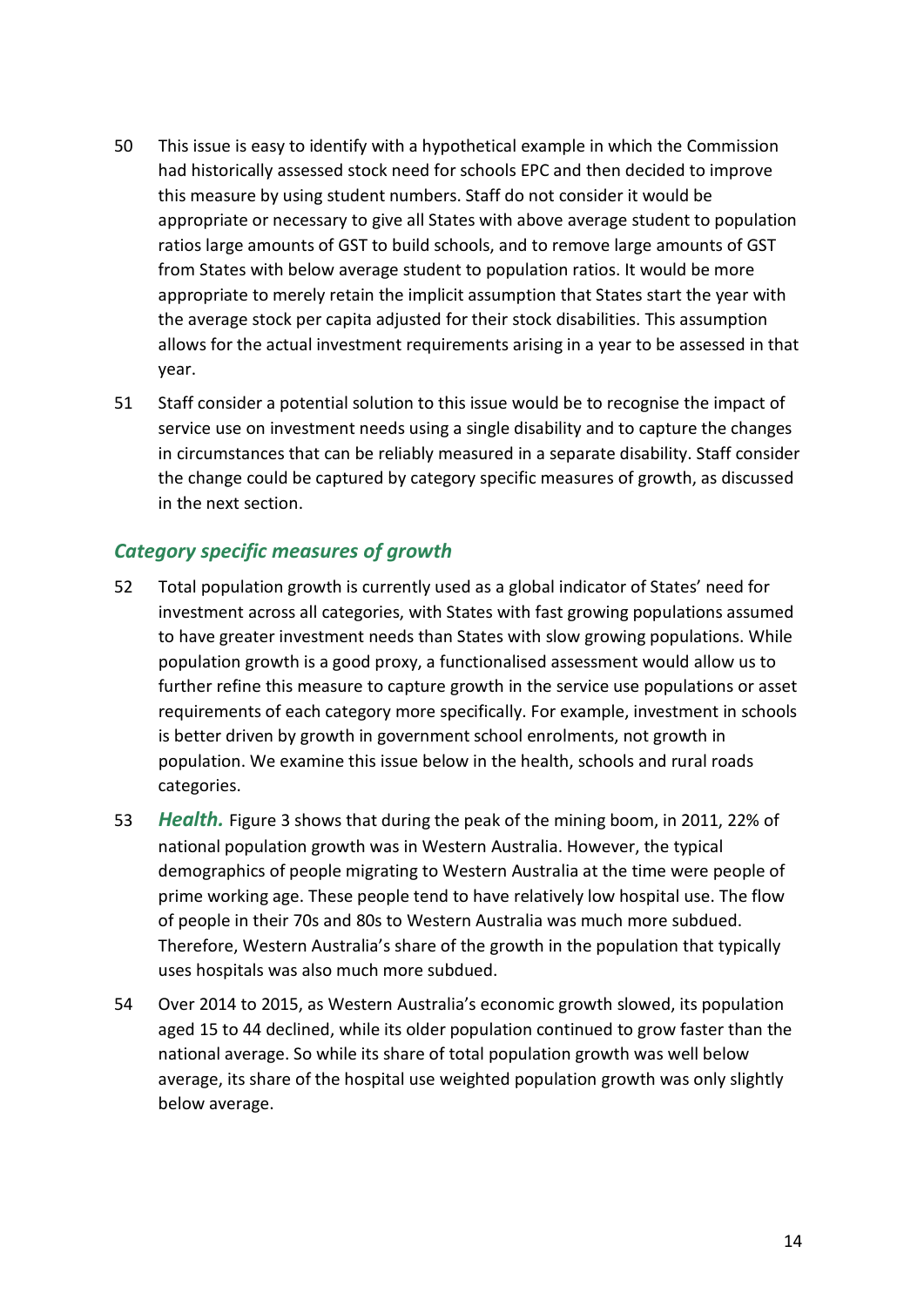

#### <span id="page-17-0"></span>**Figure 3 Western Australian share of population, growth in population and hospital user population**

Source: Commission calculation using ABS and Independent Hospital Pricing Authority (IHPA) data.

55 *Schools.* [Figure 4](#page-18-0) shows that Western Australia's share of Australia's population grew until around 2013, reflecting a faster than average population growth. Since then, its share has fallen slightly. Its share of government school students has exhibited a somewhat different pattern. Between 2002 and 2011 Western Australia's population was rapidly growing while its share of government school students was relatively stable. The reverse was true from 2013 to 2015.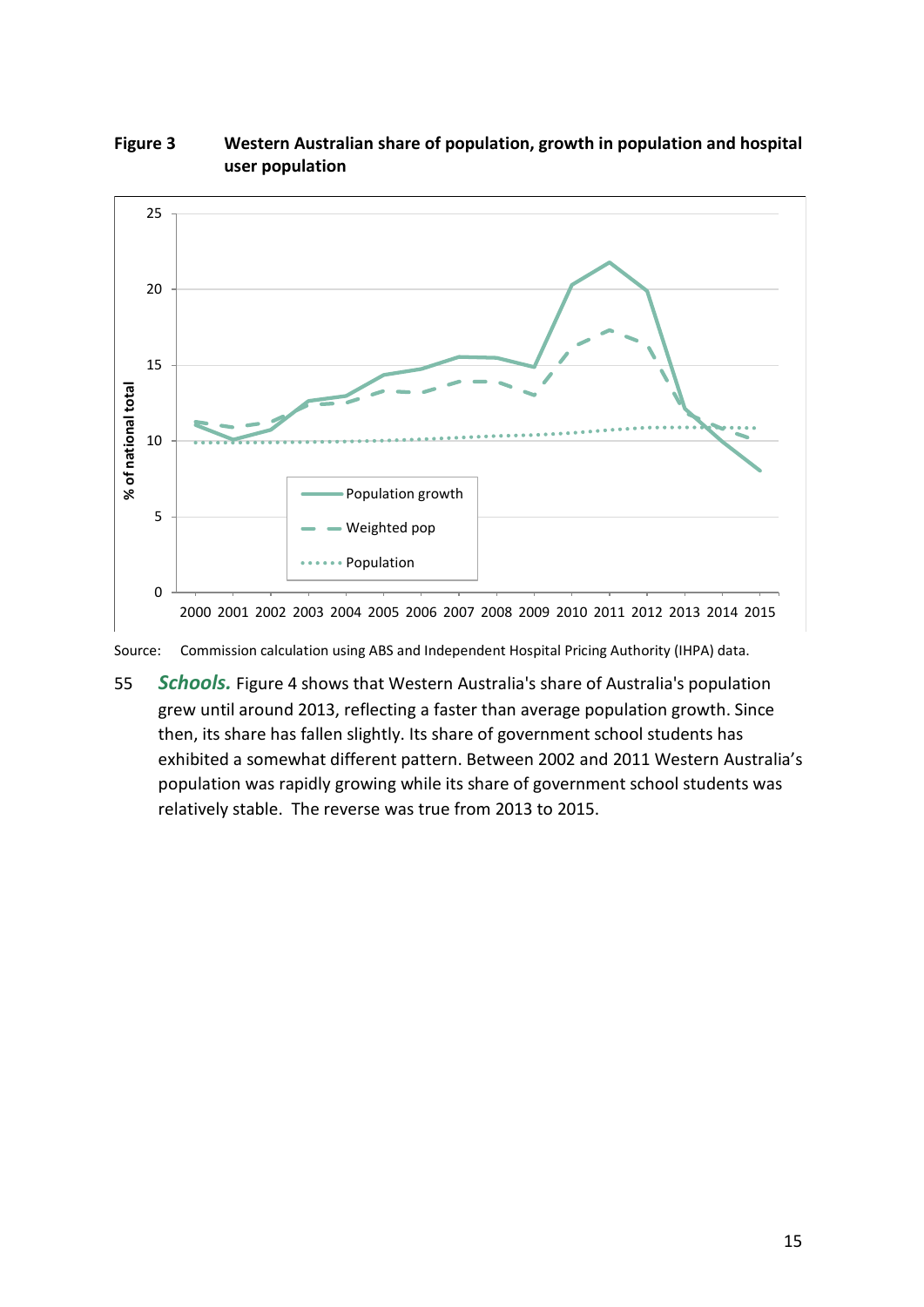

<span id="page-18-0"></span>**Figure 4 Growth in population and government school students, Western Australia**

Source: Commission calculation using ABS and Australian Curriculum, Assessment and Reporting Authority (ACARA) data.

- 56 *Rural roads.* The current approach to rural road investment allows for dilution of the rural road stock. A State with fast population growth requires more investment per capita to retain its stock per capita. The current approach also incorporates a change in disabilities element, where fast growing States have a falling need for rural roads per capita, and therefore need less GST. These two elements were designed to offset, as discussed in the section on averaging disabilities (from paragraph [39\)](#page-11-2), but due to the three year averaging approach they do not. While government school enrolments is the driver of school investment need, there is no driver of changing rural road investment need. Any investment in rural roads would be allocated between States according to their share of rural roads, not their share of change in any other indicator.
- 57 Changing to a category specific measure of growth makes the analysis and interpretation more appropriate. For example, as discussed from paragraph [39,](#page-11-2) if we remove three year averaging, the rural roads assessment would redistribute GST towards fast growing States, and this would be perfectly offset by a redistribution away from States with falling rural road length per capita. While the GST distribution is not changed by this, the explanation of the effect of population growth is potentially misleading.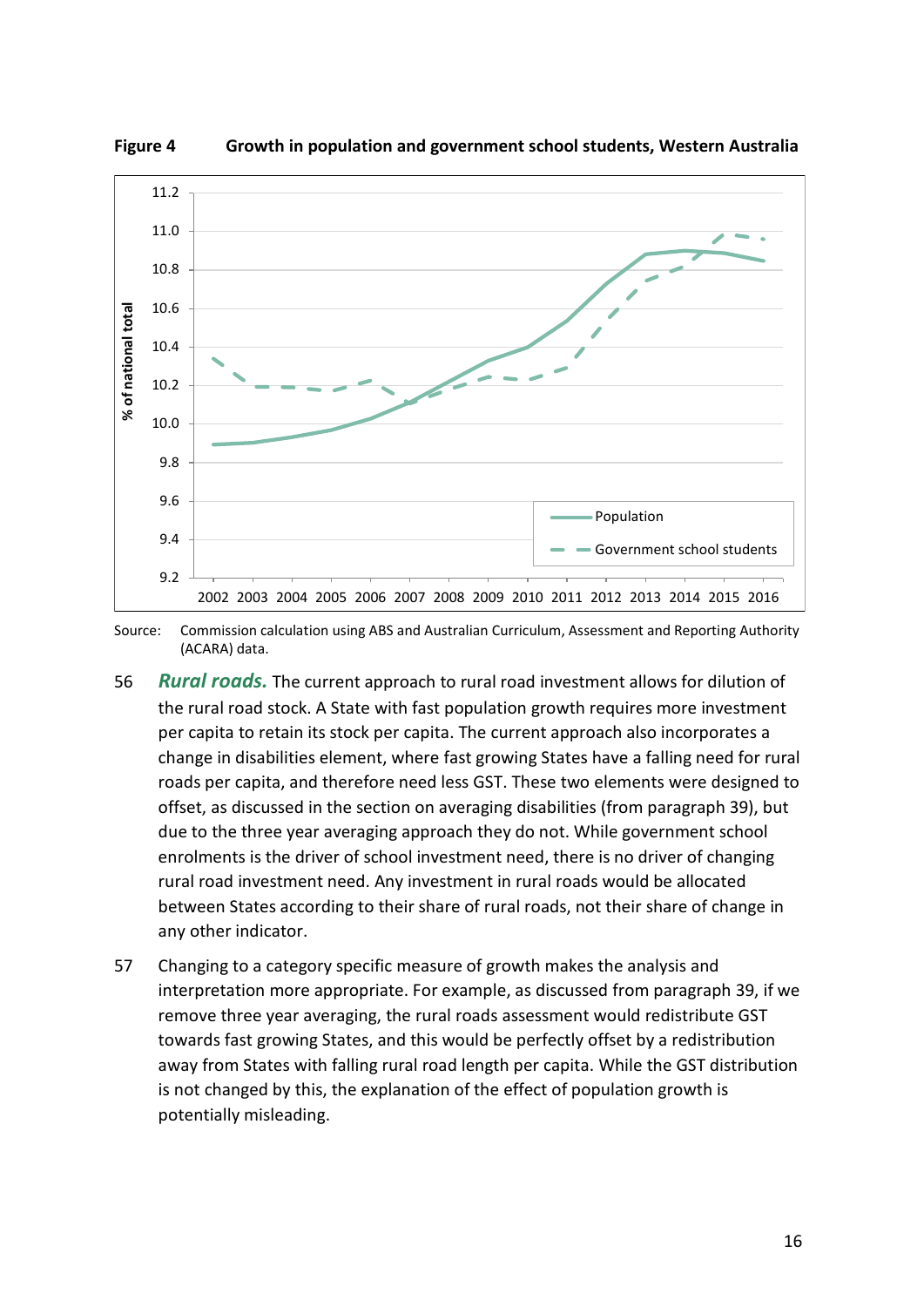- 58 As discussed at paragraph [44](#page-14-1) and following, there are disabilities where the Commission has confidence in the approximate level, but not in annual change in the disability. Changing to a category specific measure of growth means that the level of these disabilities can have an appropriate effect in assessing State capital needs, but annual change in the disabilities does not.
- 59 *Measure of service user and population growth.* Introducing category based growth measures would more accurately reflect service use patterns and therefore additional infrastructure need. It would also allow for categories whose infrastructure needs are not related to population growth to use a measure that reflects actual need, for example in rural roads.
- 60 Under this approach it would no longer be possible to refer to population growth as the major driver of infrastructure need. Instead it would be necessary to be more specific, for example, referring to growth in service use populations such as government school students and the demographic groups that typically use hospitals.
- 61 Staff consider reliable data and methods are available to derive category specific growth factors in a number of categories. Where data are not available or where a method cannot be derived, total population growth could be used. [Table 5](#page-20-1) lists a preliminary consideration of potential growth indicators for each category.
- 62 For some categories, population will remain the indicator of growth (either total population or use weighted population). In the 2018 Update, the Commission was faced with a choice of whether or not to include intercensal difference in its measure of population growth. This highlights that from time to time measures of population growth, while the best available, may incorporate measurement errors.
- 63 Following the 2021 Census, the ABS measure of population growth will likely incorporate an intercensal difference. Obviously the size and direction of any intercensal difference for any State cannot be known until after the 2021 Census. Staff propose to recommend the Commission establish a method of using change in population levels, incorporating any intercensal difference into its measure of population growth, in all updates using the 2020 Review methods.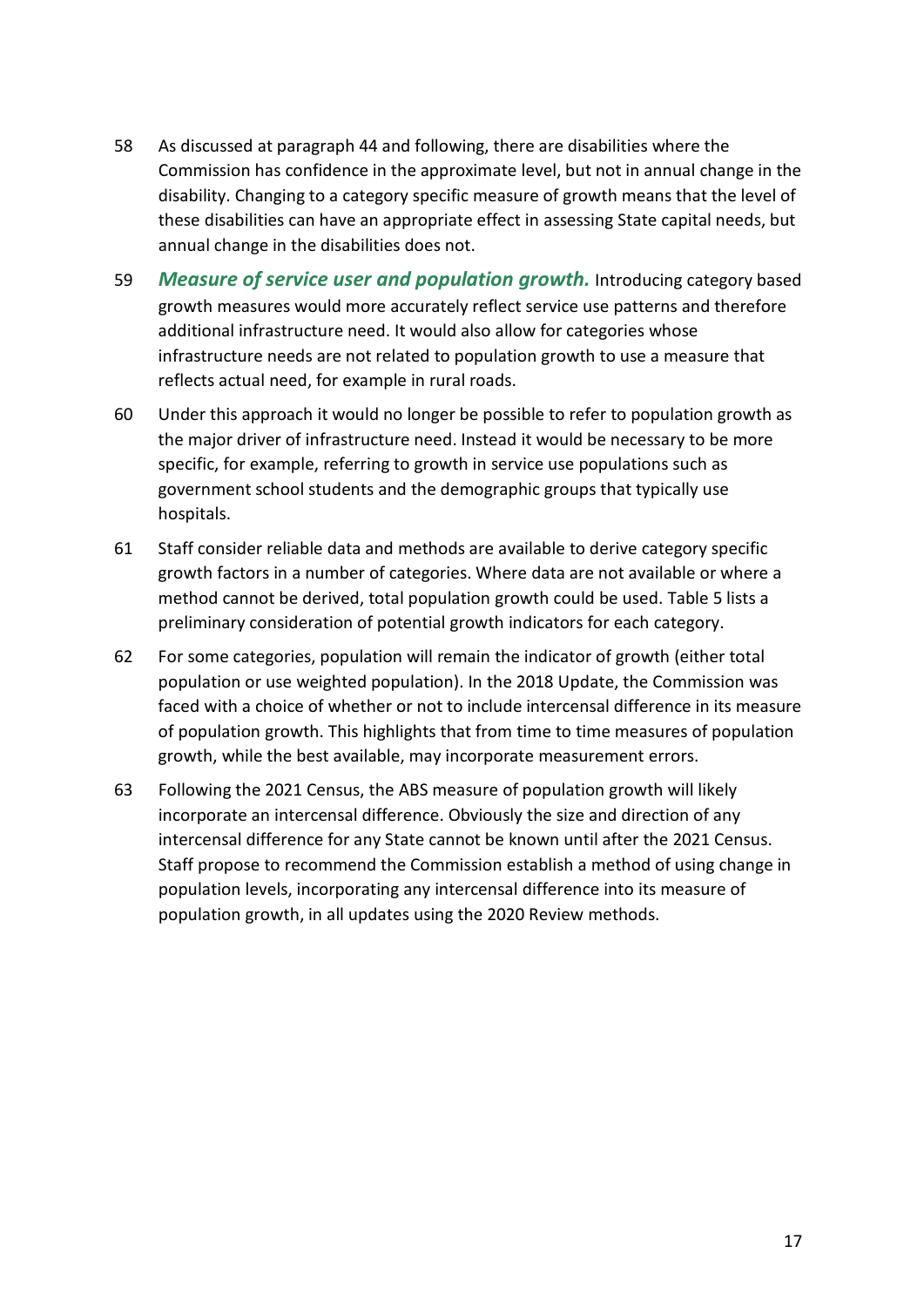| Category                 | Potential indicator               | Proportion of stock 2016-17 |
|--------------------------|-----------------------------------|-----------------------------|
|                          |                                   | %                           |
| Schools                  | Government school enrolments      | 9.4                         |
| Post-secondary education | SDC weighted population (a)       | 1.4                         |
| Health                   | SDC weighted population (a)       | 9.4                         |
| Housing                  | Total population                  | 9.8                         |
| Welfare                  | Total population                  | 0.6                         |
| Services to communities  | Total population                  | 0.9                         |
| Justice                  | SDC weighted population (a)       | 3.3                         |
| Transport                |                                   |                             |
| Urban transport          | Urban area populations (10 000 +) | 17.2                        |
| Non-urban transport      | Non capital city population       | 0.2                         |
| Roads                    |                                   |                             |
| Rural                    | None                              | 25.9                        |
| Urban                    | Urban area populations (40 000 +) | 13.1                        |
| Services to industry     | Total population                  | 0.8                         |
| Other expenses           | Total population                  | 7.9                         |

<span id="page-20-1"></span>**Table 5 Potential category growth factors**

(a) Staff have not yet considered which elements of SDC used in the recurrent assessments are appropriate for use in the growth indicator. One option would be to use age weighted population, with weights determined by service use.

## <span id="page-20-0"></span>**Conclusions**

- 64 In order to address the issues of transparency and to improve equalisation outcomes, staff propose to recommend the Commission recognise changes in circumstances through the application of category specific growth measures. As a result, the assessment will only capture changes in those disabilities staff consider can be measured reliably and not those that cannot.
- <span id="page-20-2"></span>65 For most categories there are likely to be service use disabilities which are considered relevant to State infrastructure needs that will not be captured in the growth indicator. In order to recognise these needs, staff propose to apply the latest year's stock disability to both opening and closing stocks.
- 66 For example, in schools, the growth measure would capture changes in school student numbers, and the stock disability would capture whether a State's students needed more or less capital per student than average. We would no longer redistribute GST for the **changes within the year** in the socio-demographic attributes of students or **changes within the year** in the costs attributed to each student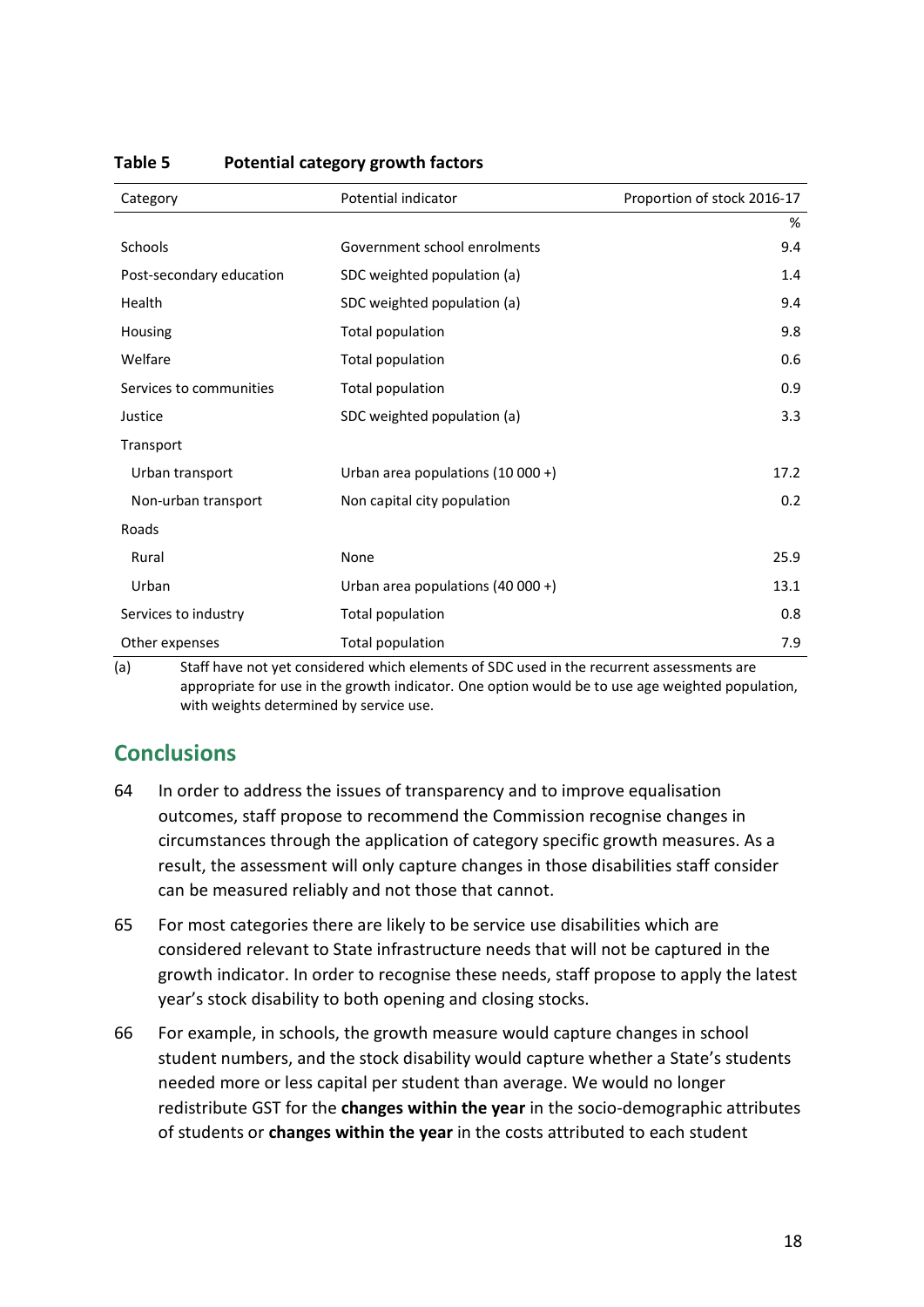regardless of whether it reflected unreliable data or an actual change in State priorities.

67 This change is shown algebraically in the following box:

 $[(g_i \delta_i^g)]$  replaces  $[(p_i \delta_i^u)]$ 

Where:

The groups using the service (g) replaces population (p)

δ are the disabilities affecting the quantity of infrastructure required by States.

- 68 In the schools example, previously student to population ratios would have been reflected in  $\delta_i^u$ . The new model would have no reference to population; student numbers would now be reflected in  $g_i$ , while  $\delta_i^g$  would only reflect the cost weight attributed to each State's socio-demographic student profile.
- 69 It is also possible that for some categories the measure of growth could capture all disabilities. The stock disability would therefore be one. In this instance, the new approach will give an identical result to a functionalised assessment using the current approach. However, the current description of a State gaining or losing GST for population growth and this being offset by changes in users per capita will be replaced by a simpler description of whether service users are growing faster or slower than the national average.
- 70 For categories where a reliable growth indicator based on service use cannot be identified or where data cannot reliably support a growth indicator, population growth will continue to be used as a proxy for additional infrastructure need during the year.
- 71 Staff understand that by introducing category specific growth factors it will no longer be possible to refer to population growth as the global indicator of additional infrastructure need. We also understand that having multiple measures of growth could be viewed as a less simple method. However, on balance, staff consider the potential improvements to the reliability, transparency and comprehension of the assessment will make the assessment more robust, more accessible and easier to interpret. In addition, the proposal to refine the way we capture changes in State circumstances, by not including elements of the change that cannot be reliably measured, will also remove an element of volatility and the reason for three year averaging of disabilities.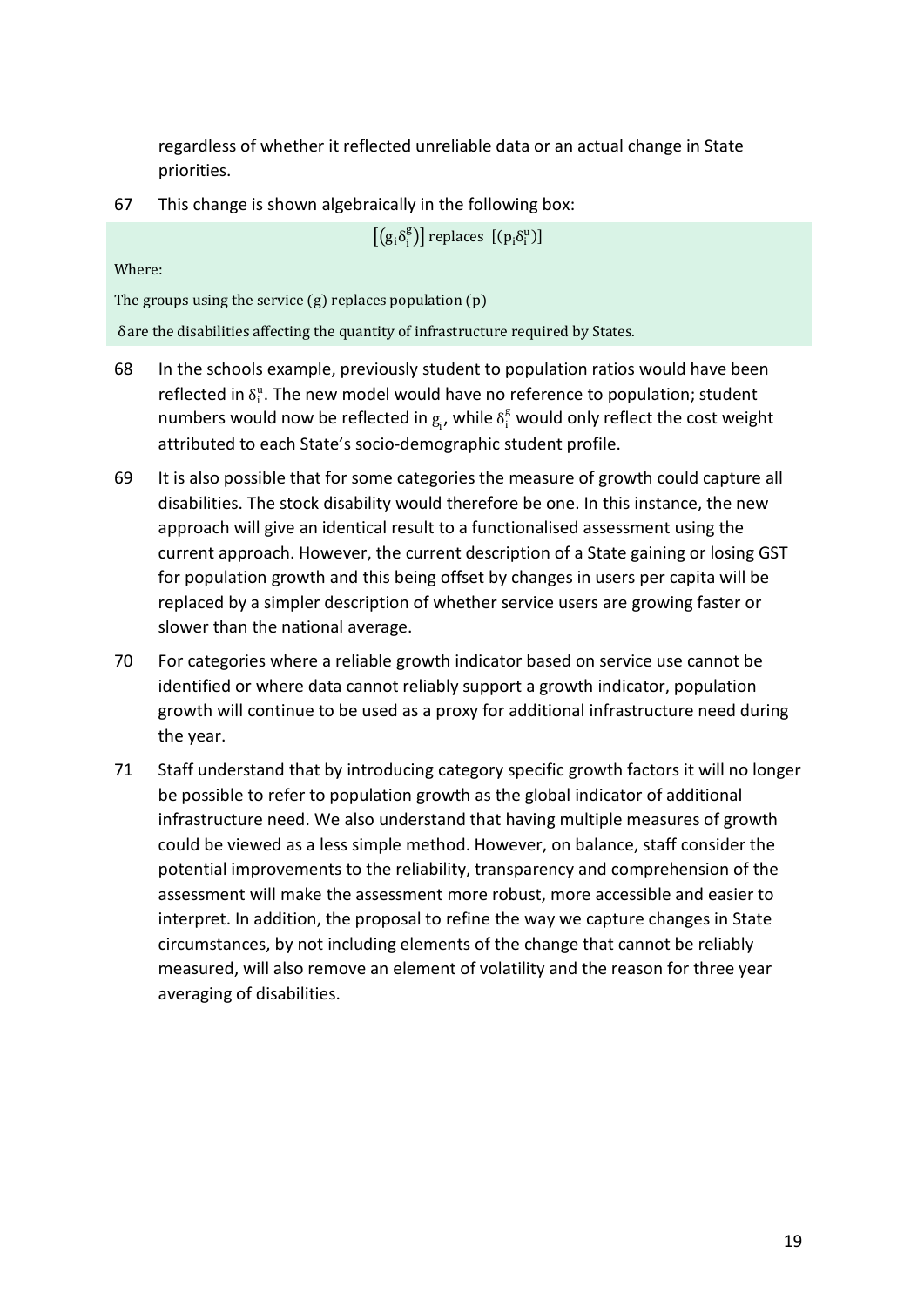#### Staff propose to recommend the Commission:

- remove three year averaging of stock disabilities
- capture the change in circumstances through the use of category specific growth measures, where methods can be developed and reliable data are available. If no alternative measure is available, use total population growth as a proxy
	- − where population growth is used, specify change in population levels, rather than births, deaths and net migration, as the measure of population growth
- where there are considered to be additional stock requirements not captured by the growth indicator, use the assessment year's stock disability for both opening and closing stocks.

## <span id="page-22-0"></span>**Other issues considered**

### *Privately provided assets*

- 72 Smaller States may find it more difficult to attract private ownership in government type assets compared with larger States. For example New South Wales, Victoria and Queensland have some roads built, owned and operated by the private sector. Smaller States arguably are disadvantaged in their ability to attract such investment. In the case of roads, staff consider it reflects the lack of congestion in smaller cities, and lack of demand for such assets. As such, there is no disability to assess.
- 73 Staff consider it would be difficult to quantify the disability faced by smaller States. and to develop an assessment of the relative need between States. Staff seek State input and data to progress this issue.

#### *New and Old assets*

- 74 The Investment assessment assumes that a new \$1 billion asset is equivalent to holding an existing \$1 billion asset. There have been various concerns raised with this assumption.
- 75 *Costs and benefits of new capital.* States own depreciated assets. For example the asset stock of schools reflects the average age of school buildings. A growing State, under our model, is given the capacity to purchase new schools for its new population at the average depreciated stock value per capita. This means it has the capacity to purchase a new depreciated asset. This is not what States do or, in most categories, can do.
- 76 New assets must comply with current building standards and meet community expectations both in terms of function and form. Updated methods of service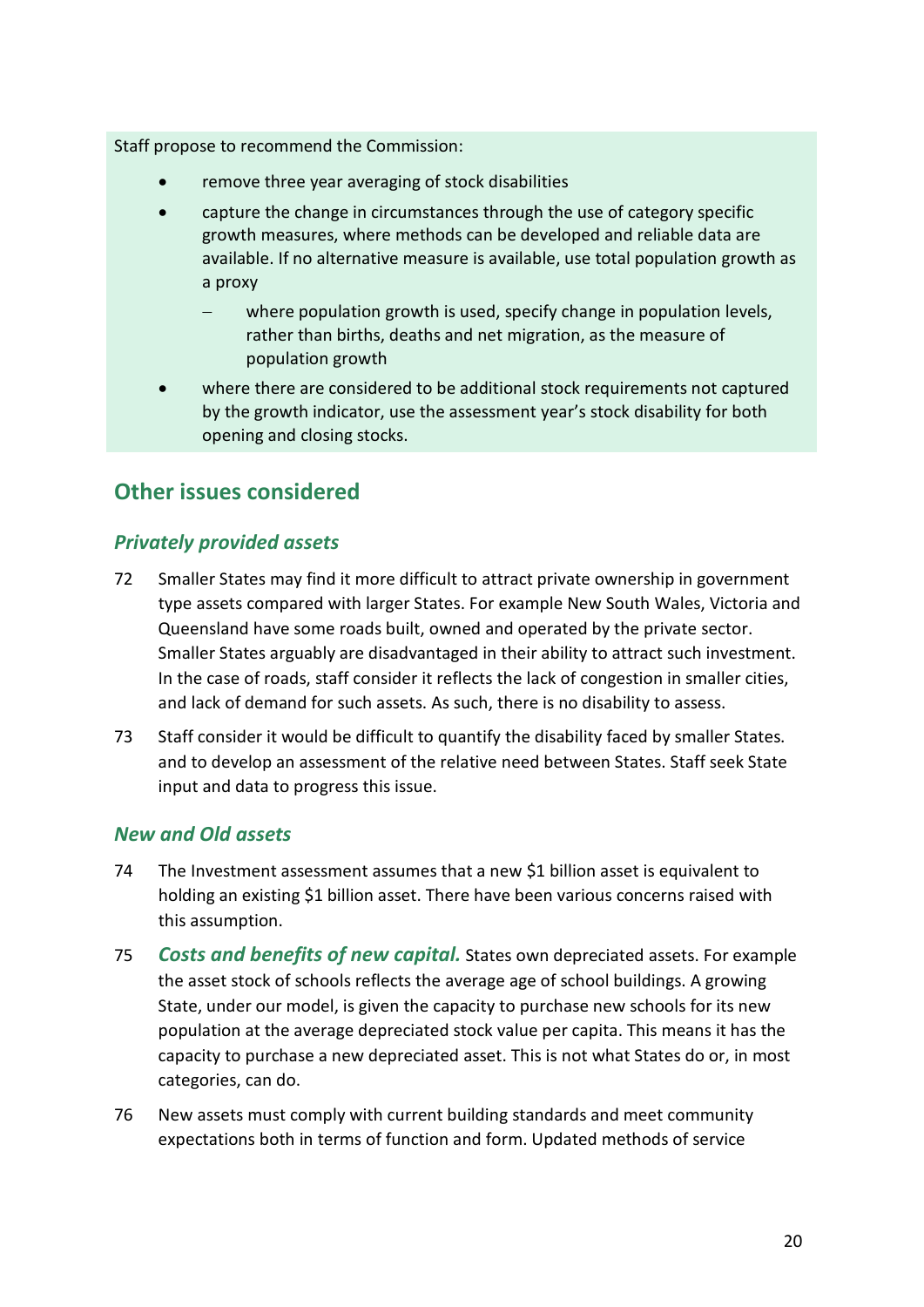delivery may demand different building methods or design. For example, the increasing use of ICT in schools might lead to different classroom design and configurations. The increasing use of robot technology will require hospitals and health facilities to be built to support these new technologies.

- 77 How this affects the quantity and cost of the infrastructure provided is not clear to staff. While it is true that new assets may differ in structure and use to older assets previously used for the same purpose, it is also true that new capital should have greater capacity to meet State needs than capital acquired at a time when State needs, including the use of technology, were different. This could mean that States with a younger average age of assets (fast growing States) may have lower recurrent or maintenance costs.
- 78 Staff consider it would be difficult to quantify the costs and benefits associated with the construction of assets and to develop an assessment of the relative need between States. Staff seek State input before progressing this issue any further.
- 79 *Under-utilisation of new assets.* Because of the inefficiency of building new capital in a piecemeal way, States may choose to build new capital to cover more than one year's growth in demand. If States build in advance of demand, then new assets will be under-utilised. Western Australia contends that this effect means that fast growing States have, on average, more under-utilised assets than slow growing States, and this represents a disability. However, States build some assets in advance of demand, and some to clear a backlog, following demand. The current approach gives all States the capacity to have average utilisation of assets over time. Staff consider this is an appropriate approach.

### *Treatment of Land*

- 80 [Table 6](#page-24-0) shows the investment in land for each category in recent years. The only category for which investment in land is large and where staff consider the appropriate disabilities are likely to be materially different from an EPC assessment is roads.
- 81 States spent nearly \$400 million net on land purchases for road construction on average over 2013-14 to 2015-16. This was almost exclusively undertaken by the three largest States. Resuming land in cities for road construction is much more common and much more expensive in the larger cities than in the smaller cities. Some of this, and strategies such as tunnelling to avoid the requirement to resume land, is often done by private sector companies who recover these costs from motorists rather than from the general government. However governments do face significant land costs for some of this road investment. Unlike the urban transport disabilities, the urban roads disabilities do not reflect higher costs for larger cities. Staff will consider whether a proxy of need can be developed that is better than either an EPC distribution or existing disabilities.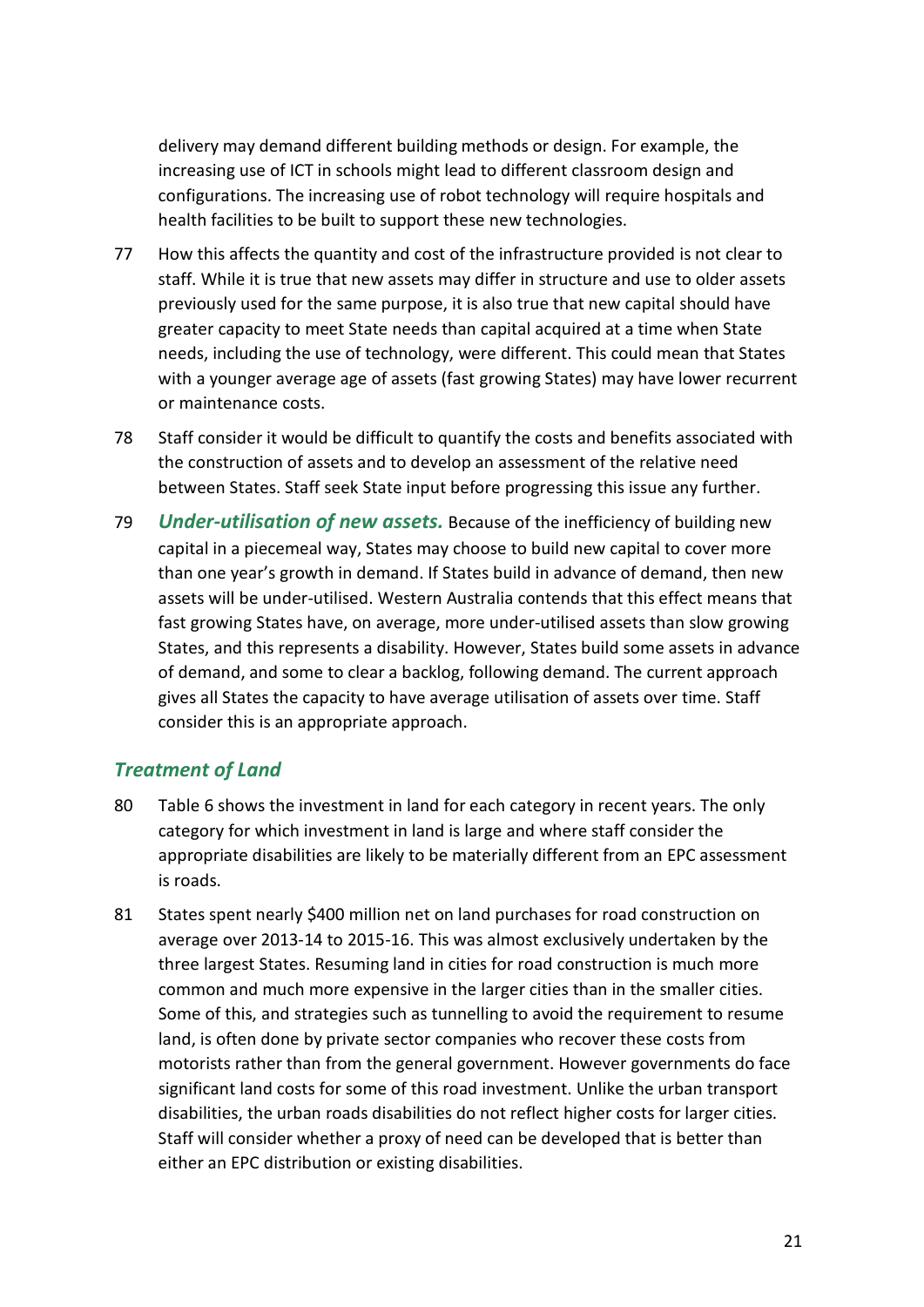| Category                 | Purchase | Sales   | Other<br>transactions | Total  |
|--------------------------|----------|---------|-----------------------|--------|
|                          | \$m      | \$m     | \$m\$                 | \$m    |
| School education         | 150      | $-112$  | 0                     | 38     |
| Post-secondary education | $-71$    | $-23$   | 0                     | -93    |
| Health                   | 92       | $-41$   | $-10$                 | 41     |
| Housing                  | 105      | $-119$  | 5                     | -9     |
| Welfare                  | 25       | -9      | 0                     | 16     |
| Services to communities  | 238      | $-372$  | -67                   | $-201$ |
| Justice                  | 41       | $-10$   | 1                     | 32     |
| Roads                    | 494      | $-109$  | 0                     | 385    |
| Transport (b)            | 40       | $-37$   | $-2$                  | 1      |
| Services to industry     | 38       | $-127$  | -74                   | $-164$ |
| Other expenses           | 150      | $-533$  | $-3$                  | $-386$ |
| Total                    | 1 3 0 3  | $-1493$ | $-149$                | $-339$ |

#### <span id="page-24-0"></span>**Table 6 Net investment in land (a), average 2013-14 to 2015-16**

(a) Includes other non-produced assets.

(b) Net investment in land for urban transport is not included in these data.

Source: ABS, General Finance Statistics, 2013-14 to 2015-16

#### *Net vs gross investment*

- 82 The Commission currently recognises the use of existing infrastructure during the year and the need for new infrastructure separately through the Depreciation and Investment assessments. For the purposes of the Commission's assessments, depreciation is a proxy for expenditure on the replacement of existing assets.
- 83 The infrastructure use and cost disabilities recognised in the Investment assessment are the same as those currently used in the Depreciation assessment (with the exception of urban transport where depreciation expenses are assessed with recurrent expenses). There is a case for considering whether to assess depreciation and net investment together in a single assessment of gross investment.
- 84 The structure of the assessment means that changes in capital stock per capita are not subject to population dilution. Therefore, including depreciation with net investment would mean it would not be subject to population dilution. The algebra is shown in the box below.

An assessment of gross investment would combine the current assessments of net investment and depreciation (as defined in the box in paragraph [8\)](#page-4-0).

Investment = 
$$
\left[ \left( \frac{K_1}{P_1} p_{i,1} \delta_{i,1}^u \right) - \left( \frac{K_0}{P_0} p_{i,0} \delta_{i,0}^u \right) \right] \delta_i^c
$$
  
Depreciation = 
$$
\frac{D}{P_1} p_{i,1} \delta_{i,1}^u \delta_i^c
$$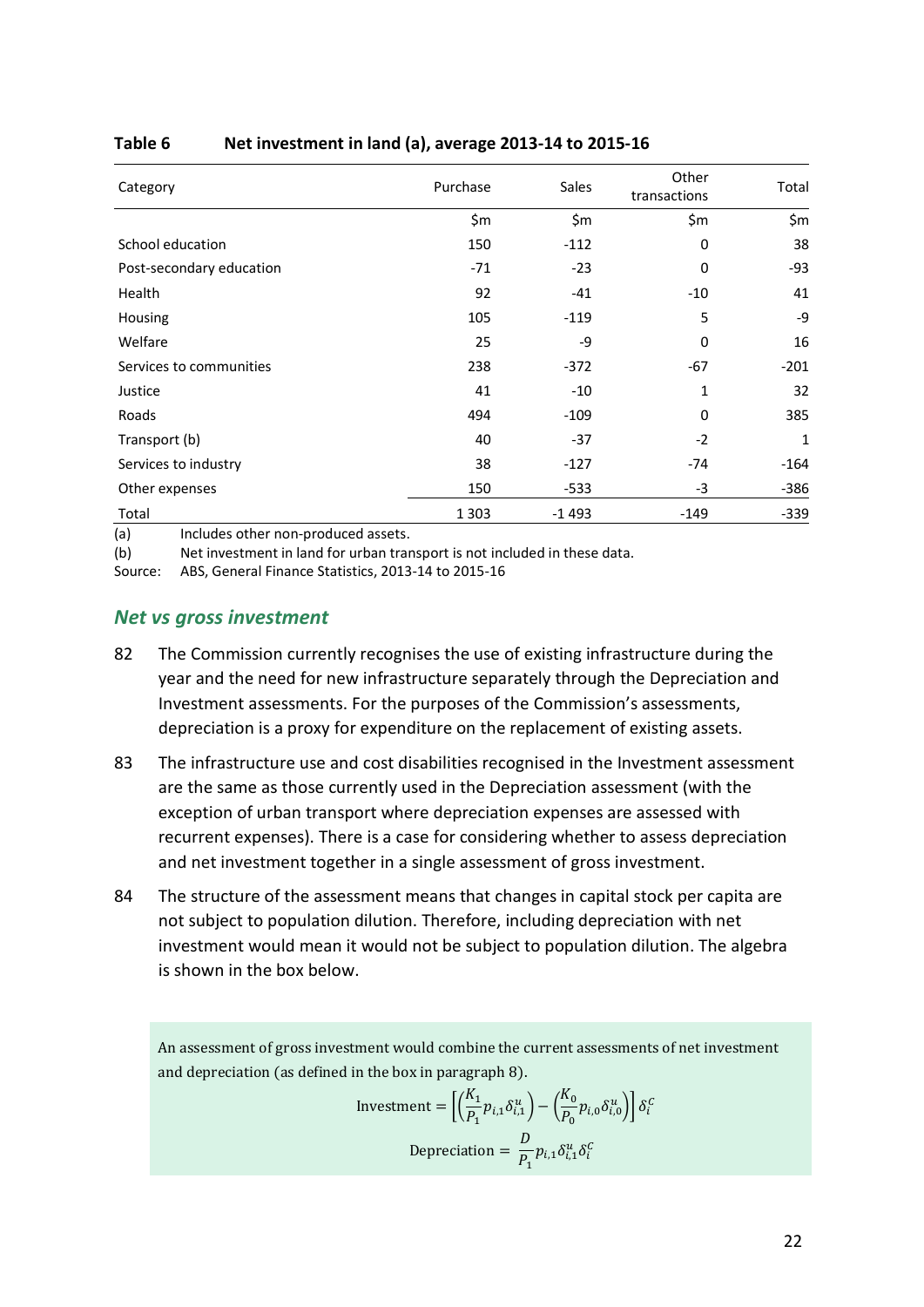Opening stock of capital  $K_0$  is defined as closing stock less net investment:  $K_1 - (GI - D)$ , where  $GI$  is gross investment.

If we replace  $K_0$  with  $K_1 - (GI - D)$ , the full equation of both assessments becomes:

$$
\left[\left(\frac{K_1}{P_1}p_{i,1}\delta_{i,1}^u\right)-\left(\frac{K_1-(GI-D)}{P_0}p_{i,0}\delta_{i,0}^u\right)\right]\delta_i^C+\left(\frac{D}{P_1}p_{i,1}\delta_{i,1}^u\delta_i^C\right)
$$

This can be rearranged to:

$$
(1) \left[ \left( \frac{K_1}{P_1} p_{i,1} \delta^u_{i,1} \right) - \left( \frac{K_1 - GI}{P_0} p_{i,0} \delta^u_{i,0} \right) \right] \delta^c_i + \left( \frac{D}{P_1} p_{i,1} \delta^u_{i,1} \delta^c_i \right) - \left( \frac{D}{P_0} p_{i,0} \delta^u_{i,0} \delta^c_i \right)
$$

- 85 The two last bracketed terms of equation (1) are very similar estimates of depreciation. If these were identical and cancelled each other out, then an assessment of gross investment would be exactly equivalent to a net assessment with an accompanying depreciation assessment.
- 86 However, the two depreciation terms are not identical. One uses the opening population share and stock factors while the other uses the closing population share and stock factors. This difference can, in some years, be material. For example, in the 2018 Update, the Northern Territory had rapidly changing capital stock disabilities and population. Earlier in this paper, we discussed the option of using single year disabilities in the capital assessment (see paragraph [65\)](#page-20-2). If this were to be adopted, the only difference would be population.
- 87 Gross and net assessments produce similar outcomes. Moving to an assessment of gross investment would simplify the assessments by removing moving parts. It would also arguably increase transparency, as depreciation reflects an allowance for spending, rather than actual state expenditure. This change would also dramatically reduce the confusing prospect of negative net investment that sometimes occurs in the current assessment.
- <span id="page-25-0"></span>88 Staff note that the calculation of a single gross investment assessment does group together a recurrent expense (depreciation) and a capital expense (net investment). This makes presentation of total recurrent expenses difficult. For presentation purposes it would be possible to split depreciation and investment, although this would remove most of the benefits of combining them.

### *Recurrent versus capital disabilities*

89 Currently stock disabilities for all categories excluding roads and urban transport are based on recurrent disabilities. When category assessments are more settled, staff will examine recurrent disabilities and determine whether they reflect asset needs adequately. At that time we will determine whether capital specific disabilities, supported by reliable data, can be developed for individual assessments, or whether recurrent disabilities remain the best available proxy for capital needs.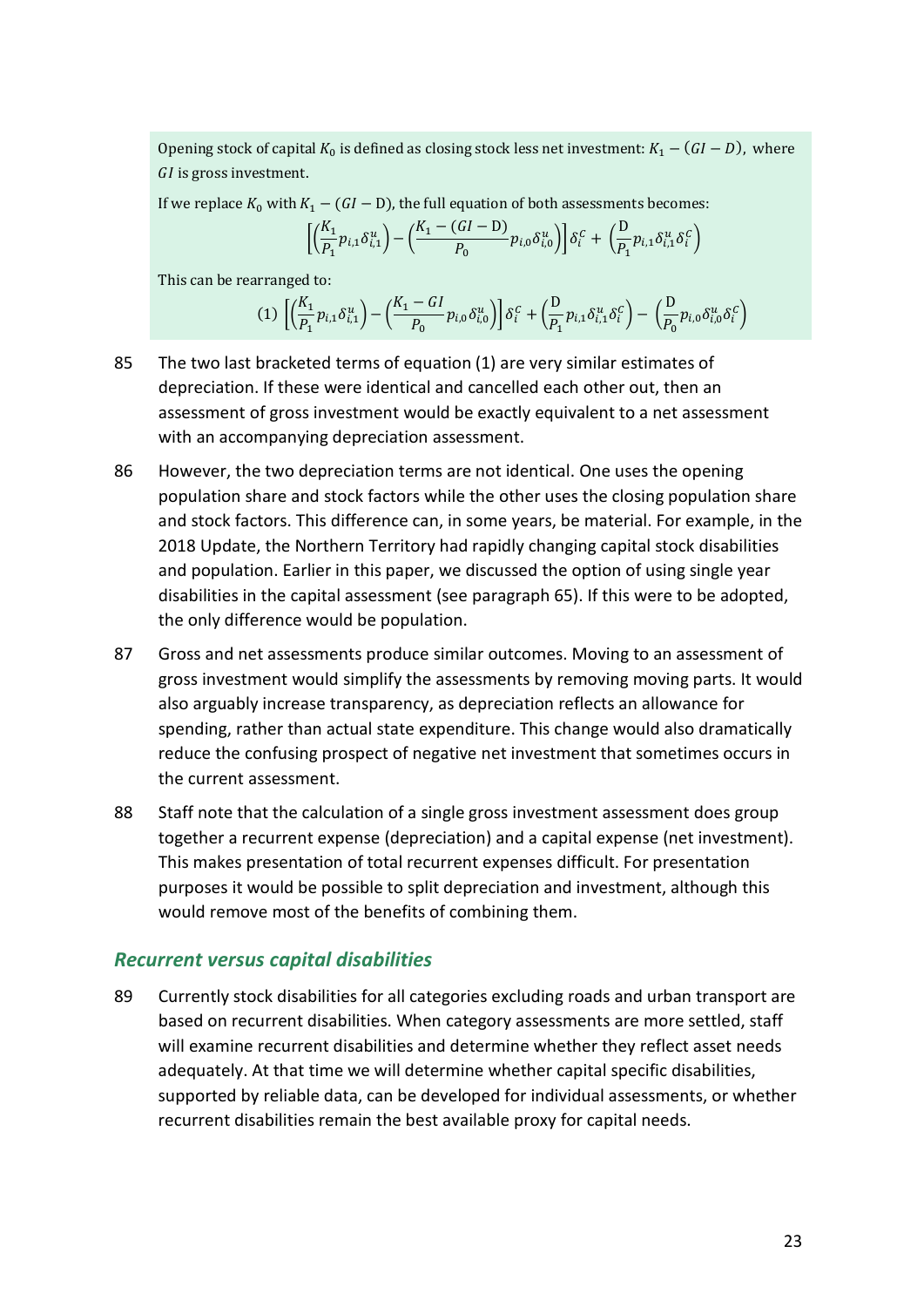### *Effect of population growth on financial assets (net borrowing)*

- 90 The Net borrowing assessment has one single disability. It allows for the dilution of net financial assets or liabilities through population growth. In the 2010 Review, when this assessment was first developed, the Commission adopted a 25% discount to reflect uncertainty over the coverage of disabilities and also because some concerns were expressed about data quality. This discount was reduced to 12.5% in the 2015 Review.
- 91 The uncertainties associated with the disabilities related to the theory put forward by some States that population growth led to advantages as well as dilution. As States are now net borrowers rather than net lenders, the effect of the discount (relative to not having a discount) is to redistribute GST towards fast growing States. While States have articulated arguments for population growth leading to revaluations of financial assets, it is hard to conceive of a disability relating to population growth leading to revaluations of financial liabilities.
- 92 In the 2018 Update, the effect of the discount was to redistribute \$6 per capita away from the slow growing States of Tasmania and the Northern Territory. Staff do not consider an immaterial discount warranted in these circumstances. Staff consider an assessment of net financial worth should include a disability for population dilution with no adjustments or discounts.

Staff propose to recommend the Commission:

- not consider differential assessment of investment in land for any category other than roads
- assess the suitability of recurrent disabilities in assessing capital stock needs when assessments are further progressed
- consider whether to assess depreciation expenses with net investment expenses in an assessment of gross investment
- continue to assess the impact of population dilution on net financial assets, remove the 12.5% discount and not recognise any other disabilities.

# <span id="page-26-0"></span>**Issues considered and settled**

### *Cost factors*

93 In the 2015 Review, the Commission introduced a construction cost index to measure capital costs. Construction cost indices published by Rawlinsons were considered reliable and comprehensive indicators of underlying differences in construction costs. However, because the indices are based on the costs associated with commonly constructed buildings, the Commission recognised they may not represent the full costs associated with constructing some State owned assets such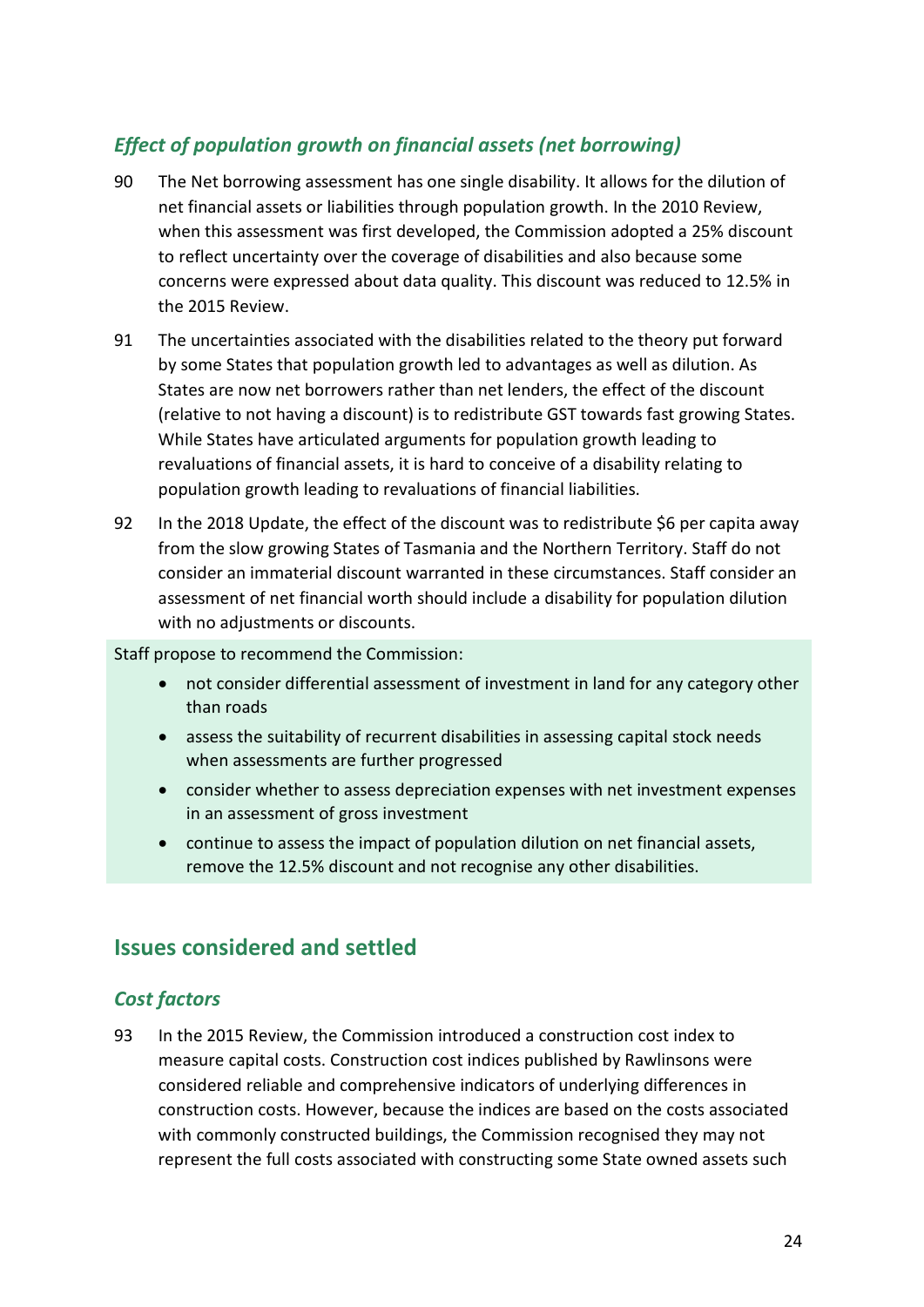as hospitals and roads. The indices also do not cover investment in equipment. In light of this, the Commission decided to use an average of the capital cost disabilities and the recurrent wage and regional cost factors.

- 94 Separate cost factors were derived for roads, urban transport and other services investment based on the relevant populations to which the components relate.
- 95 Staff consider the cost factors, as developed for the 2015 Review, remain the best available measure of capital costs.

Staff propose to recommend the Commission

• retain the 2015 Review method of assessing capital costs through a combination of construction cost indices and recurrent cost factors.

## <span id="page-27-0"></span>**CONCLUSION AND WAY FORWARD**

- 96 In conclusion, staff consider the 2015 Review assessments of physical and financial assets could be refined to:
	- simplify the assessment and improve transparency
	- improve the accuracy of the calculations and address volatility concerns
	- make it easier to analyse, interpret and present results.
- 97 Staff propose to recommend the following refinements to the Commission:
	- assess investment on a category by category basis
	- apply category specific growth factors to assess change in State circumstances
	- apply the same single year stock disability to end and beginning of year stocks
	- explore the trade-offs of incorporating depreciation and net investment expenditure into a single assessment of physical assets.
- 98 Input from States is sought prior to determining whether disabilities exist in relation to the valuation of assets and whether a reliable assessment method can be developed.
- 99 Staff propose to recommend the Commission continue to assess the impact of population growth on net financial assets with no discount or adjustment to reflect other potential disabilities.

# <span id="page-27-1"></span>**Potential assessment structure**

- 100 A proposed approach to assessing physical and financial assets would be applied via assessments of:
	- gross investment in new and replacement physical assets in each category
	- net borrowing (or lending) to change holdings of net financial assets.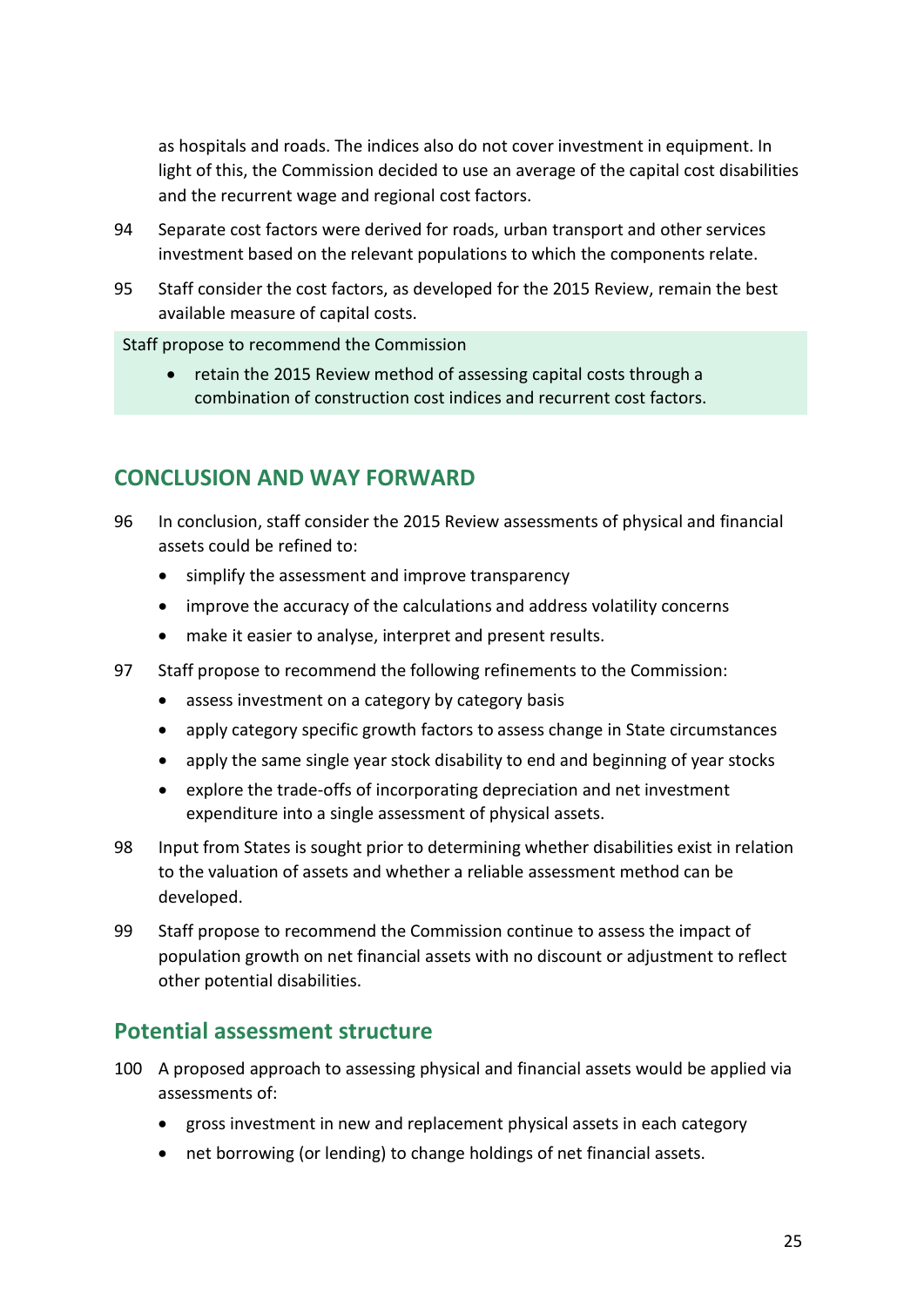- 101 Collectively, the assessments would provide States with the capacity to:
	- invest in additional physical assets to provide the new relevant user population group added through the year with the same per user stock the existing user population had at the start of the year at the capital intensity of that State's user population
	- invest in physical assets to ensure new and existing populations receive the increase in assets brought about by a national increase in capital intensity and the quality of capital (capital deepening) during the year
	- acquire new financial assets (or new financial liabilities if States are collectively in a net financial liability position) to provide the new population with the same per capita financial assets (liabilities) the existing population had at the start of the year (this ensures net financial assets per capita remain equal to national average net financial assets per capita).
- 102 The box below shows the algebraic expression for an assessment of gross investment in physical assets.

$$
\text{Assessed Investment} = \Big[\Big(\!\frac{K_1}{g_1} g_{i,1} \delta_{i,1}^g\Big) - \Big(\!\frac{K_0}{g_0} g_{i,0} \delta_{i,1}^g\Big)\Big]\delta_i^c
$$

This is expressed in the same form as the current algebra. However, using closing year disabilities means it can be simplified to:

$$
= \left(\frac{K_1}{g_1}g_{i,1} - \frac{K_0}{g_0}g_{i,0}\right)\delta_{i,1}^g \delta_i^c
$$

This follows the same definitions as the current equation (presented in the box in paragraph [8\)](#page-4-0) except, while:

 $p$  referred to the population,

g refers to the groups using the service

 $\delta_{i,1}^{\mathrm{u}}$  referred to the category specific disabilities per capita,

 $\delta_{\text{i,1}}^{\text{g}}$ refers to the category specific disabilities per user

 $K_0$  was calculated as  $K_1$  minus net investment in the current method,

 $K_0$  is calculated as  $K_1$  minus gross investment in the proposed method.

- 103 This assessment would be applied separately to asset stock and investment in each category. Using schools as an example, under this model:
	- $\bullet$   $g_{i,1}$  and  $g_{i,0}$  and would represent the number of government students in State i at the end and start of the year.
	- $\bullet$   $\delta_{i,1}^g$  would represent the extent to which a State's students required more expensive capital than the national average, but not whether a State had more students per capita than average, at the end of the year.
	- K<sub>1</sub> would represent stocks of produced school assets and K<sub>0</sub> would be calculated as  $K_1$  less gross investment.